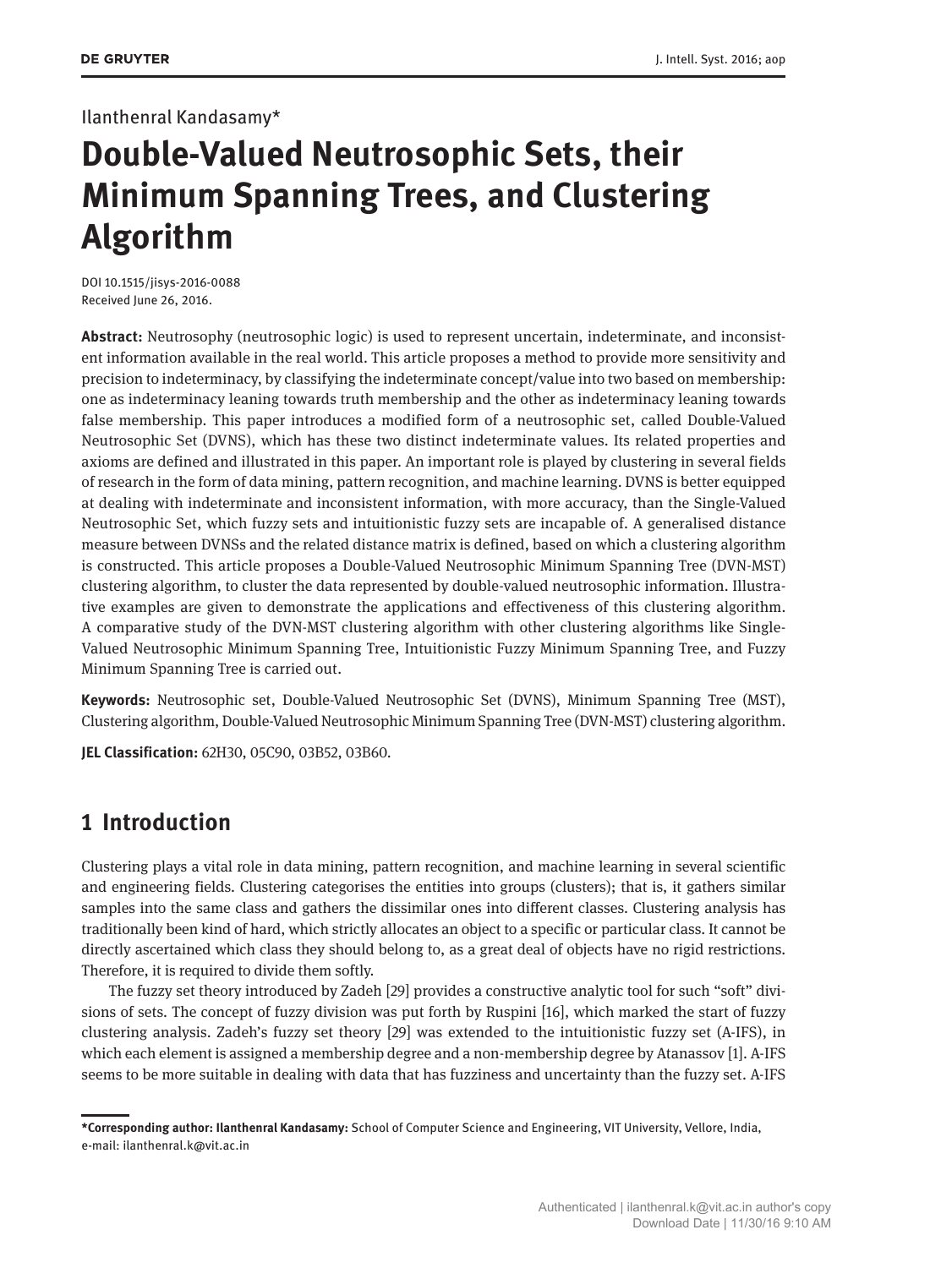was further generalised into the notion of interval-valued intuitionistic fuzzy set (IVIFS) by Atanassov and Gargov [2].

Because of the fuzziness and uncertainty of the real world, the attributes of the samples are often represented with A-IFSs; there is a need to cluster intuitionistic fuzzy data. Zahn [30] proposed the clustering algorithm using the minimum spanning tree (MST) of the graph. He had defined several criteria of edge inconsistency for detecting clusters of various shapes, and proposed a clustering algorithm using MST. Then, Chen et al. [4] put forward a maximal tree clustering method of the fuzzy graph by constructing the fuzzy similarity relation matrix and used the threshold of fuzzy similarity relation matrix to cut the maximum spanning tree, and obtained the classification.

Dong et al. [6] had given a hierarchical clustering algorithm based on fuzzy graph connectedness. Three MST algorithms were introduced and applied to clustering gene expression data by Xu et al. [24]. Two intuitionistic fuzzy MST (IF-MST) clustering algorithms to deal with intuitionistic fuzzy information was proposed and then extended to clustering interval-valued intuitionistic fuzzy information by Zhao et al. [33]. Furthermore, Zhang and Xu [31] introduced an MST algorithm-based clustering method under a hesitant fuzzy environment. The graph theory-based clustering algorithm [3, 4, 6, 30, 31] is an active research area.

To represent uncertain, imprecise, incomplete, inconsistent, and indeterminate information that are present in the real world, the concept of a neutrosophic set from the philosophical point of view was proposed by Smarandache [19]. The neutrosophic set is a prevailing framework that generalises the concept of the classic set, fuzzy set, intuitionistic fuzzy set (IFS), interval-valued fuzzy set, IVIFS, paraconsistent set, paradoxist set, and tautological set. Truth membership, indeterminacy membership, and falsity membership are represented independently in the neutrosophic set. However, the neutrosophic set generalises the abovementioned sets from the philosophical point of view, and its functions  $T_A(x)$ ,  $I_A(x)$ , and  $F_A(x)$  are real standard or non-standard subsets of ]−0, 1<sup>+</sup>[; that is, *T<sub>A</sub>*(*x*): *X* → ]−0, 1<sup>+</sup>[, *I<sub>A</sub>*(*x*):*X* → ]−0, 1<sup>+</sup>[, and *F<sub>A</sub>*(*x*):*X* → ]−0, 1<sup>+</sup>[, with the condition  $\text{-}0$  ≤  $\text{sup}T_A(x)$  +  $\text{sup}T_A(x)$  +  $\text{sup}F_A(x)$  ≤ 3<sup>+</sup>. It is difficult to apply the neutrosophic set in this form in real scientific and engineering areas.

To overcome this difficulty, Wang et al. [22] introduced a Single-Valued Neutrosophic Set (SVNS), which is an instance of a neutrosophic set. SVNS can deal with indeterminate and inconsistent information, which fuzzy sets and IFSs are incapable of. Ye [25–27] presented the correlation coefficient of SVNS and its crossentropy measure, and applied them to single-valued neutrosophic decision-making problems. Recently, Ye [28] proposed a Single-Valued Neutrosophic Minimum Spanning Tree (SVN-MST) clustering algorithm to deal with the data represented by SVNSs. Owing to the fuzziness, uncertainty, and indeterminate nature of many practical problems in the real world, neutrosophy has found application in many fields including social network analysis [17], image processing [5, 18, 32], and socio-economic problems [20, 21]. Liu et al. have applied neutrosophy to group decision problems and multiple attribute decision-making problems [8–14], etc.

To provide more accuracy and precision to indeterminacy in this paper, the indeterminacy value present in the neutrosophic set has been classified into two based on membership: one as indeterminacy leaning towards truth membership and the other as indeterminacy leaning towards false membership. When the indeterminacy *I* can be identified as indeterminacy that is more of the truth value than the false value but cannot be classified as truth, it is considered to be indeterminacy leaning towards truth  $(I_p$ ). When the indeterminacy can be identified to be indeterminacy that is more of the false value than the truth value but cannot be classified as false, it is considered to be indeterminacy leaning towards false  $(I_{\scriptscriptstyle F}\!)$ . The single value of indeterminacy has vagueness, for one is not certain of whether the indeterminacy is favouring truth or false membership. When the indeterminacy is favouring or leaning towards truth and when it is favouring or leaning towards false is captured, the results or outcome will certainly be better than when a single value is used. Indeterminacy leaning towards truth and indeterminacy leaning towards falsity makes the indeterminacy involved in the scenario to be more accurate and precise. This modified neutrosophic set is defined as a Double-Valued Neutrosophic Set (DVNS).

Consider the scenario where the expert's opinion is requested about a particular statement; he/she may state that the possibility in which the statement is true is 0.6 and in which the statement is false is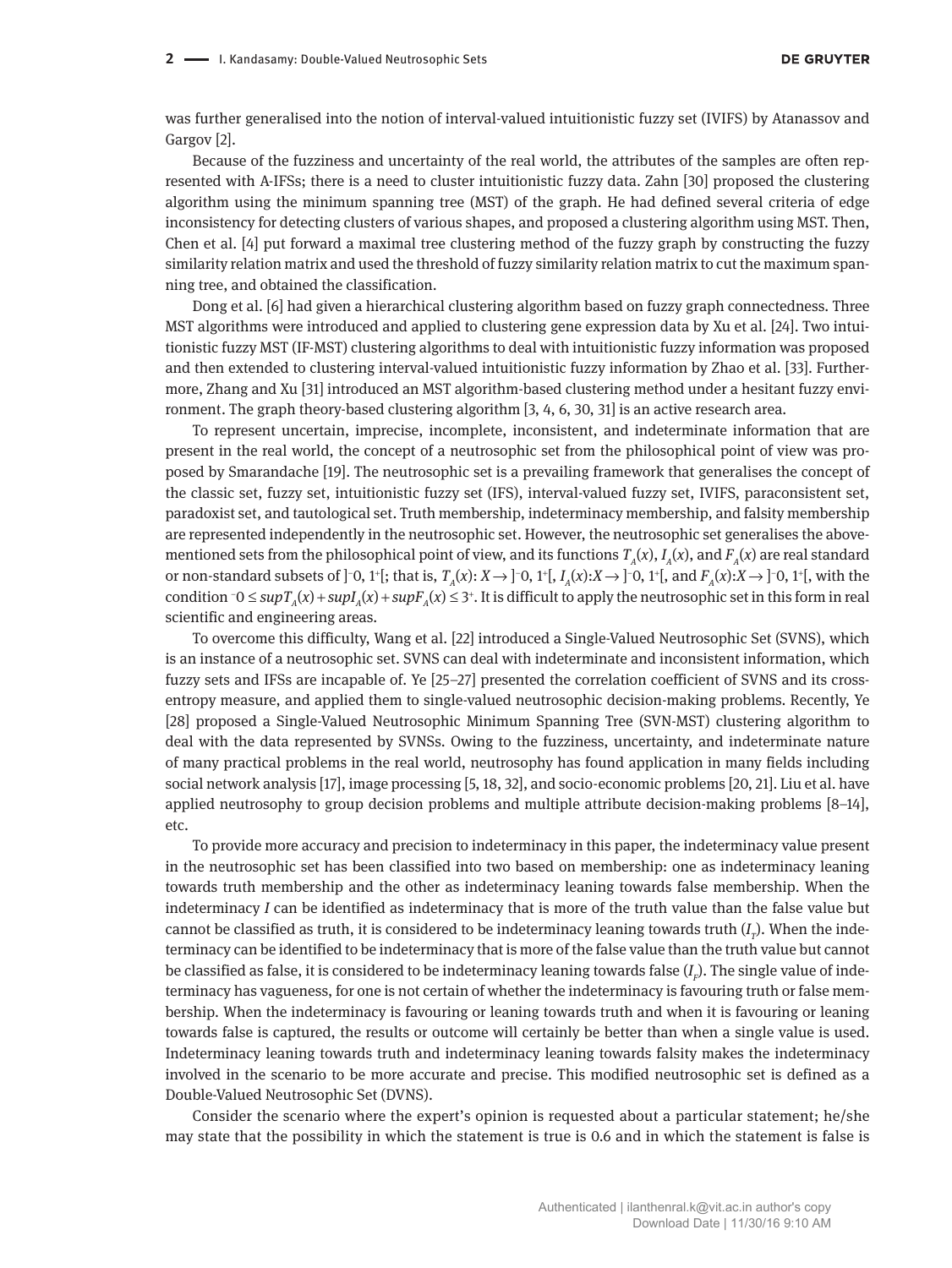0.5, the degree in which he/she is not sure but thinks it is true is 0.2, and the degree in which he/she is not sure but thinks it is false is 0.1. Using a dual-valued neutrosophic notation, it can be expressed as *x* (0.6, 0.2, 0.1, 0.5). Assume another example: suppose there are 10 voters during a voting process; two people vote yes, two people vote no, three people are for yes but still undecided, and two people are favouring towards a no but still undecided. Using a dual-valued neutrosophic notation, it can be expressed as *x* (0.2, 0.3, 0.3, 0.2). However, these expressions are beyond the scope of representation using the existing SVNS. Therefore, the notion of a dual-valued neutrosophic set is more general and it overcomes the aforementioned issues.

This paper is organised into eight sections. Section 1 is introductory in nature. The basic concepts related to this paper are recalled in Section 2. Section 3 introduces DVNSs, their set operators, and discusses their properties. The distance measure of DVNS is defined, and its properties are discussed in Section 4. Section 5 proposes the Double-Valued Neutrosophic Minimum Spanning Tree (DVN-MST) clustering algorithm. Illustrative examples of the DVN-MST clustering algorithm and comparison of the DVN-MST clustering algorithm with other clustering algorithms such as SVN-MST, IF-MST, and FMST is carried out in Section 7. Conclusions and future work are provided in Section 8.

# **2 Preliminaries/Basic Concepts**

## **2.1 Neutrosophy and SVNS**

Neutrosophy is a branch of philosophy introduced by Smarandache [19], which studies the origin, nature, and scope of neutralities, as well as their interactions with different ideational spectra. It considers a proposition, concept, theory, event, or entity, "*A,*" in relation to its opposite, "Anti-*A*," and that which is not *A*, "Non-*A*," and that which is neither "*A*" nor "Anti-*A*," denoted by "Neut-*A*." Neutrosophy is the basis of neutrosophic logic, neutrosophic probability, neutrosophic set, and neutrosophic statistics.

The concept of a neutrosophic set from a philosophical point of view, introduced by Smarandache [19], is as follows.

**Definition 1** [19]: Let *X* be a space of points (objects), with a generic element in *X* denoted by *x*. A neutrosophic set *A* in *X* is characterised by a truth membership function  $T_a(x)$ , an indeterminacy membership function  $I_A(x)$ , and a falsity membership function  $F_A(x)$ . The functions  $T_A(x)$ ,  $I_A(x)$ , and  $F_A(x)$  are real standard or non-standard subsets of ]<sup>-</sup>0, 1<sup>+</sup>[; that is,  $T_A(x): X \to ]$ <sup>-</sup>0, 1<sup>+</sup>[,  $I_A(x): X \to ]$ <sup>-</sup>0, 1<sup>+</sup>[, and  $F_A(x): X \to ]$ <sup>-</sup>0, 1<sup>+</sup>[, with the condition  $\bar{o}$  ≤ *sup* $T_A(x)$  + *sup* $T_A(x)$  + *sup* $F_A(x)$  ≤ 3<sup>+</sup>.

This definition of a neutrosophic set is difficult to apply in the real world in scientific and engineering fields. Therefore, the concept of SVNS, which is an instance of a neutrosophic set, was introduced by Wang et al. [22].

**Definition 2** [22]: Let *X* be a space of points (objects) with generic elements in *X* denoted by *x*. An SVNS *A* in *X* is characterised by truth membership function  $T_A(x)$ , indeterminacy membership function  $I_A(x)$ , and falsity membership function  $F_A(x)$ . For each point x in X, there are  $T_A(x)$ ,  $I_A(x)$ ,  $F_A(x) \in [0, 1]$ , and  $0 \le T_A(x) + I_A(x) + I_A(x)$  $F_A(x) \leq 3$ . Therefore, an SVNS *A* can be represented by

$$
A = \{ \langle x, T_A(x), I_A(x), F_A(x) \rangle \, | \, x \in X \}.
$$

The following expressions are defined in Ref. [22] for SVNSs *A*, *B*:

- *− A* ∈ *B* if and only if  $T_A(x) \le T_B(x)$ ,  $I_A(x) \ge I_B(x)$ ,  $F_A(x) \ge F_B(x)$  for any *x* in *X*.
- *A* = *B* if and only if *A* ⊆ *B* and *B* ⊆ *A*.
- $A^c = \{ \langle x, F_A(x), 1 I_A(x), T_A(x) \rangle \mid x \in X \}.$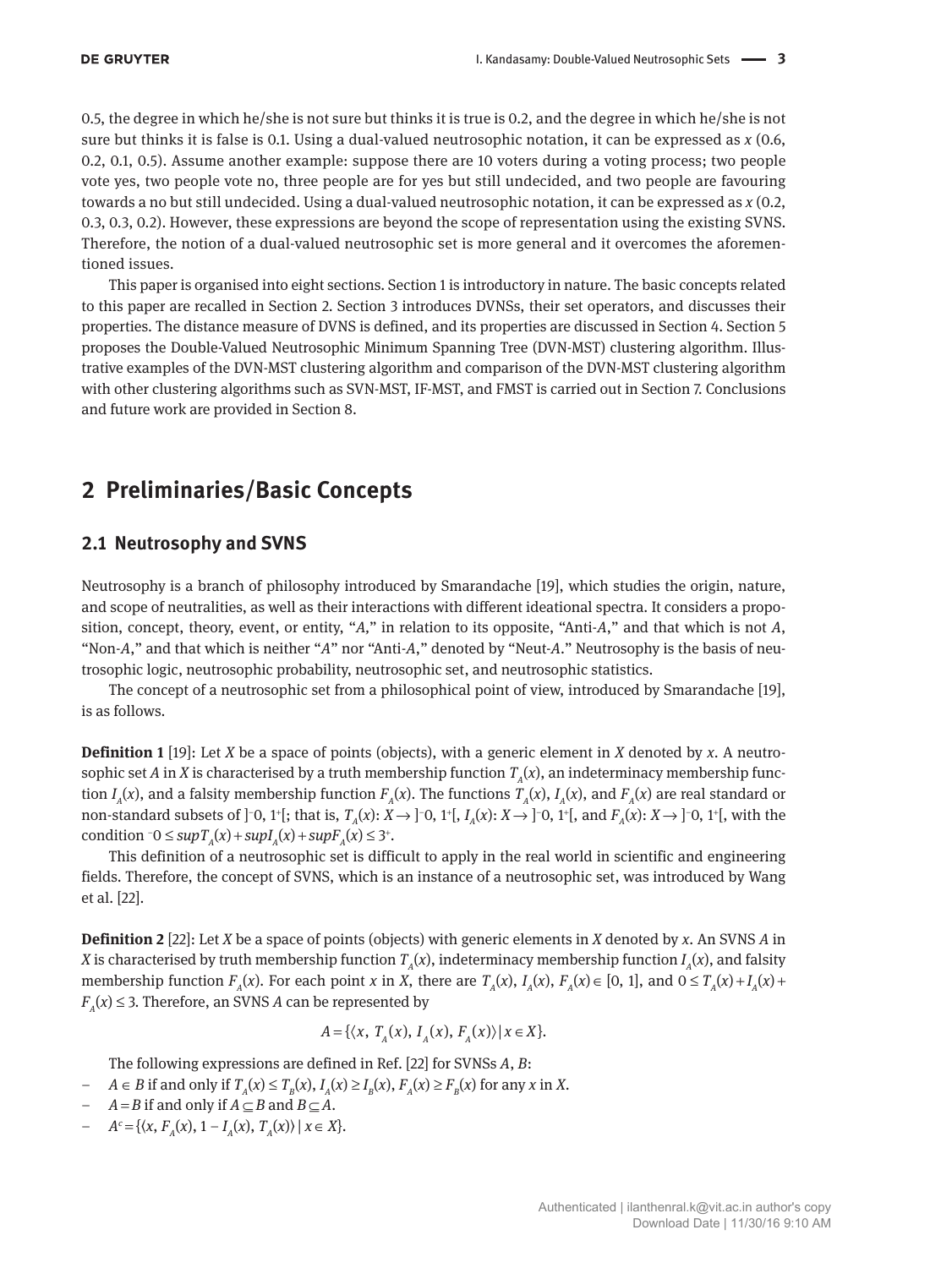#### **2.2 Graphs and MSTs**

Graphs and their MSTs have been extensively studied and developed; they are recalled with examples.

A graph *G* is a pair of sets  $G = (V, E)$ , where *V* is the set of vertices (or nodes) and *E* is the set of edges. Graphs are either undirected or directed. Each edge in the undirected graph is an unordered pair  $v_i$ ,  $v_j$ , whereas each edge in the directed graph is an ordered pair  $v_i$ ,  $v_j$ , where the vertices  $v_i$  and  $v_j$  are the end points of an edge. A path is a sequence of edges and vertices that can be traversed between two different vertices.

A connected acyclic graph that contains all nodes of *G* is called a spanning tree of the graph, which is a set of edges connecting pairs of vertices such that

- 1. There are no closed loops.
- 2. Each vertex is visited by at least one edge.
- 3. A tree is connected.

An MST is the spanning tree with the minimum length. Algorithms to obtain the MST of a graph have been proposed in Refs. [7, 15], and they operate iteratively. At any stage, the edge belongs to one of two sets, i.e. set *A*, which contains those edges that belong to the MST and set *B*, which contains those that do not belong to the MST.

Kruskal's algorithm [7] assigns iteratively to set *A* the shortest edge in the set *B*, which does not form a closed loop with any of the edges in *A*. Initially, *A* is empty, and the iteration stops when *A* contains  $(n-1)$ edges. Prim's algorithm [15] begins with any one of the given nodes and initially assigns to *A* the shortest edge starting from this node; it continues to add the shortest edge from *B*, which connects at least one edge from *A* without forming a closed loop with the edge in *A*. The iteration stops when *A* has (*n* − 1) edges.

Usually, clustering data sets are represented as weighted graphs, where nodes are represented as entities to be clustered and edges are represented as a distance measure (or called dissimilarity measure) between those entities. A fuzzy relation *R* over *V* × *V* has the membership function  $\mu_R(v_1, v_2)$ , where  $(v_1, v_2) \in V \times V$ ; it takes different values from 0 to 1, and such a graph is called a fuzzy graph. When *R* is an intuitionistic fuzzy relation over  $V \times V$ , then its related graph is called an intuitionistic fuzzy graph [33]. When *R* is a neutrosophic relation over  $V \times V$ , its related graph is called a single-valued neutrosophic graph [28].

## **3 DVNSs and their Properties**

Indeterminacy deals with uncertainty that is faced in every sphere of life by everyone. It makes research/science more realistic and sensitive by introducing the indeterminate aspect of life as a concept. There are times in the real world where the indeterminacy *I* can be identified to be indeterminacy that has more of the truth value than the false value but cannot be classified as truth. Similarly, in some cases, the indeterminacy can be identified to be indeterminacy that has more of the false value than the truth value but cannot be classified as false. To provide more sensitivity to indeterminacy, this kind of indeterminacy is classified into two. When the indeterminacy *I* can be identified as indeterminacy that is more of the truth value than the false value but cannot be classified as truth, it is considered to be indeterminacy leaning towards truth  $(I_{_{\it T}})$ . Whereas in case the indeterminacy can be identified to be indeterminacy that is more of the false value than the truth value but cannot be classified as false, it is considered to be indeterminacy leaning towards false (*I F* ). Indeterminacy leaning towards truth and indeterminacy leaning towards falsity makes the indeterminacy involved in the scenario to be more accurate and precise. It provides a better and detailed view of the existing indeterminacy.

The definition of DVNS is as follows:

**Definition 3:** Let *X* be a space of points (objects) with generic elements in *X* denoted by *x*. A DVNS *A* in *X* is characterised by truth membership function  $T_A(x)$ , indeterminacy leaning towards truth membership function  $I_{\scriptscriptstyle TA}(x)$ , indeterminacy leaning towards falsity membership function  $I_{\scriptscriptstyle FA}(x)$ , and falsity membership function  $F_A(x)$ . For each generic element  $x \in X$ , there are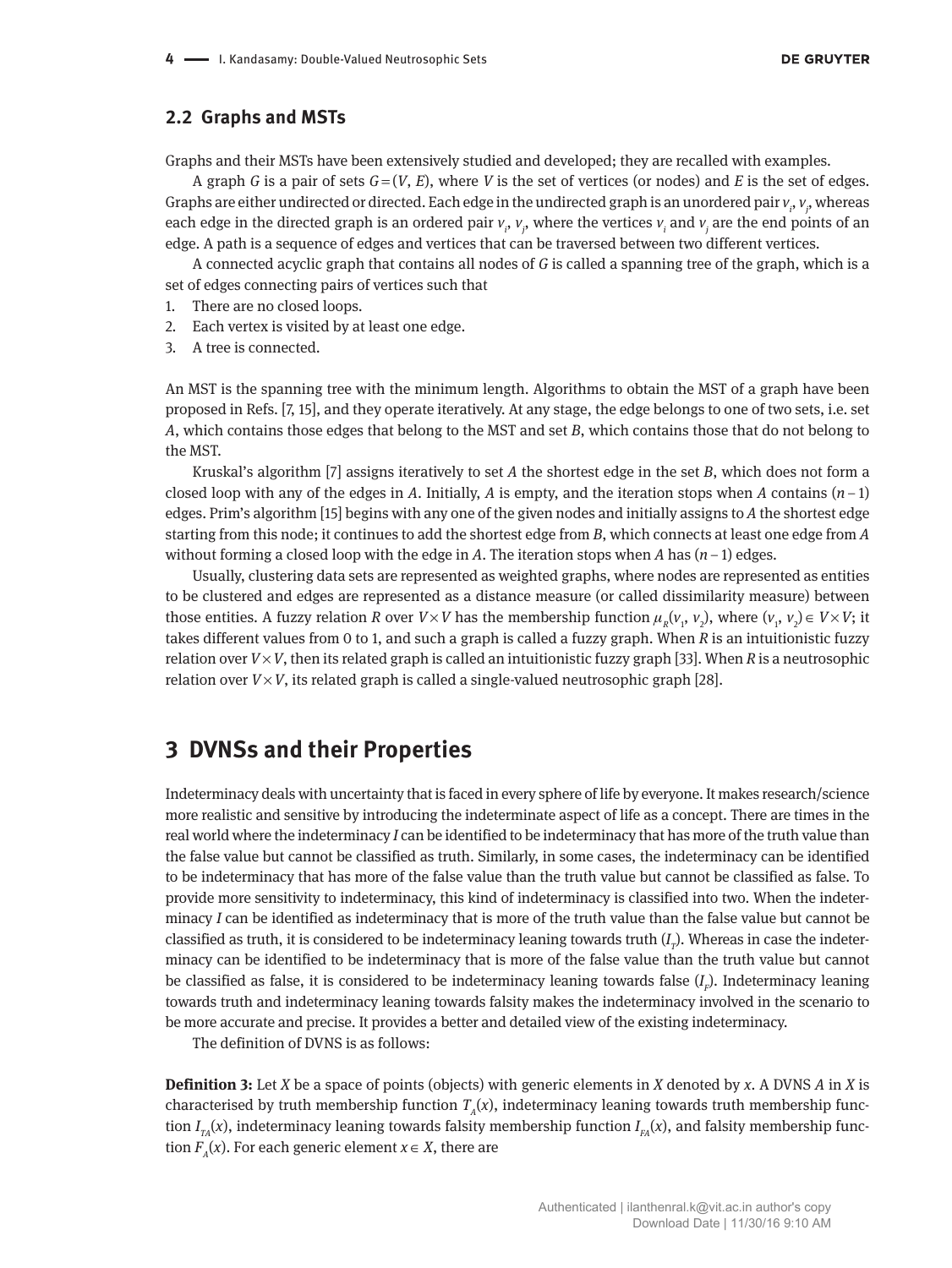$$
T_A(x), I_{TA}(x), I_{FA}(x), F_A(x) \in [0, 1],
$$

and

$$
0 \le T_A(x) + I_{TA}(x) + I_{FA}(x) + F_A(x) \le 4.
$$

Therefore, a DVNS *A* can be represented by

$$
A = \{ \langle x, T_A(x), I_{TA}(x), I_{FA}(x), F_A(x) \rangle | x \in X \}.
$$

A DVNS *A* is represented as

$$
A = \int_{X} \left\{ \langle T(x), I_{r}(x), I_{r}(x), F(x) \rangle / dx, x \in X \right\}
$$
 (1)

when *X* is continuous. It is represented as

$$
A = \sum_{i=1}^{n} \{ \langle T(x_i), I_T(x_i), I_F(x_i), F(x_i) \rangle | x_i, x_i \in X \}
$$
 (2)

when *X* is discrete.

To illustrate the applications of DVNS in the real world, consider parameters that are commonly used to define the quality of service of semantic web services, like capability, trustworthiness, and price, for illustrative purposes. The evaluation of the quality of service of semantic web services [23] is used to illustrate settheoretic operation on DVNSs.

**Example 1:** Let  $X = [x_1, x_2, x_3]$  where  $x_1$  is capability,  $x_2$  is trustworthiness, and  $x_3$  is price. The values of  $x_1, x_2, x_3$ and *x*<sub>3</sub> are in [0, 1]. They are obtained from the questionnaire of some domain experts; their option could be a degree of "good service," indeterminacy leaning towards a degree of "good service," indeterminacy leaning towards a degree of "poor service," and a degree of "poor service." *A* is a DVNS of *X* defined by

$$
A = \langle 0.3, 0.4, 0.2, 0.5 \rangle / x_1 + \langle 0.5, 0.1, 0.3, 0.3 \rangle / x_2 + \langle 0.7, 0.2, 0.1, 0.2 \rangle / x_3
$$

*B* is a DVNS of *X* defined by

$$
B = \langle 0.6, 0.1, 0.3, 0.2 \rangle / x_1 + \langle 0.2, 0.1, 0.2, 0.4 \rangle / x_2 + \langle 0.4, 0.1, 0.1, 0.3 \rangle / x_3.
$$

**Definition 4:** The complement of a DVNS *A* denoted by *c*(*A*) is defined as

1.  $T_{c(A)}(x) = F_A(x)$ ,

- 2.  $I_{Tc(A)}(x) = 1 I_{TA}(x),$
- 3.  $I_{Fc(A)}(x) = 1 I_{FA(A)}(x)$ ,
- 4.  $F_{c(A)}(x) = T_A(x)$ ,

for all *x* in *X*.

**Example 2:** Consider the DVNS *A* defined in Example 1. Then, the complement of *A* is

$$
c(A) = \langle 0.5, 0.6, 0.8, 0.3 \rangle / x_1 + \langle 0.3, 0.9, 0.7, 0.5 \rangle / x_2 + \langle 0.2, 0.8, 0.9, 0.7 \rangle / x_3.
$$

**Definition 5:** A DVNS *A* is contained in DVNS *B*,  $A \subseteq B$ , if and only if

1.  $T_{A}(x) \leq T_{B}(x),$ 2.  $I_{TA}(x) \leq I_{TB}(x)$ ,

- 3.  $I_{FA}(x) \leq I_{FB}(x)$ ,
- 4.  $F_{A}(x) \geq F_{B}(x),$

for all *x* in *X*.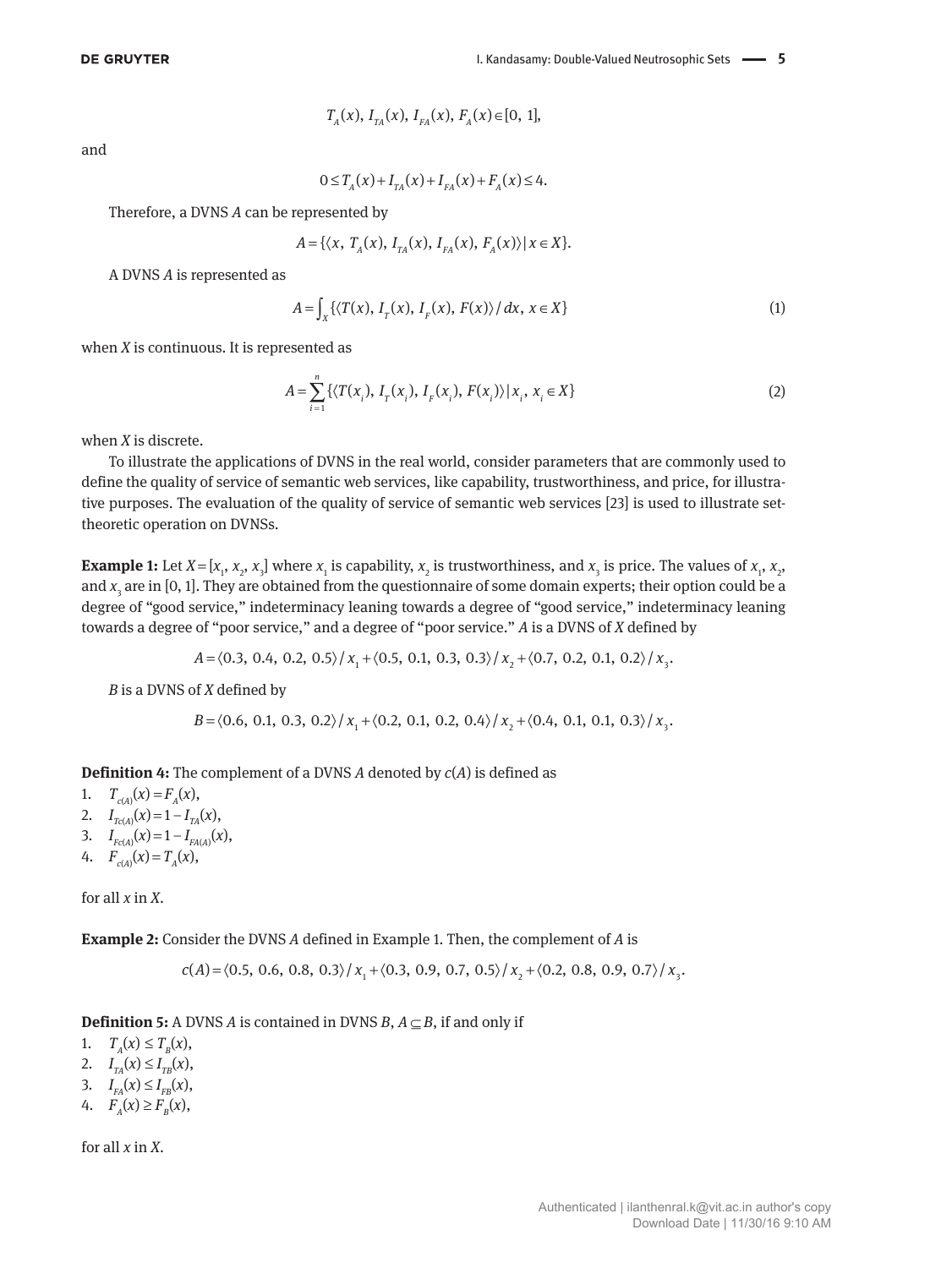Note that by the definition of containment relation, *X* is a partially ordered set and not a totally ordered set.

For example, let *A* and *B* be the DVNSs as defined in Example 1, then *A* is not contained in *B* and *B* is not contained in *A*.

**Definition 6:** Two DVNSs *A* and *B* are equal, denoted as  $A = B$ , if and only if  $A \subseteq B$  and  $B \subseteq A$ .

**Theorem 1:**  $A \subset B$  if and only if  $c(B) \subset c(A)$ .

*Proof*.

$$
A \subseteq B \Leftrightarrow T_A \le T_B, I_{TA} \le I_{TB}, I_{FA} \le I_{FB}, F_B \ge F_A
$$
  

$$
\Leftrightarrow F_A \le F_B, 1 - I_{TB} \le 1 - I_{TA}, 1 - I_{FB} \le 1 - I_{FA}, T_B \ge T_A
$$
  

$$
\Leftrightarrow c(B) \subseteq c(A).
$$

**Definition 7:** The union of two DVNSs *A* and *B* is a DVNS *C*, denoted as  $C = A \cup B$ , whose truth membership, indeterminacy leaning towards truth membership, indeterminacy leaning towards falsity membership, and falsity membership functions are related to those of *A* and *B* by the following:

1.  $T_c(x) = max(T_a(x), T_a(x)),$ 

- 2.  $I_{TC}(x) = max(I_{TA}(x), I_{TB}(x)),$
- 3.  $I_{FC}(x) = max(I_{FA}(x), I_{FB}(x)),$
- 4.  $F_c(x) = min(F_a(x), F_a(x))$ ,

for all *x* in *X*.

**Example 3:** Consider the DVNSs *A* and *B* defined in Example 1. Then,

 $A \cup B = \langle 0.6, 0.4, 0.3, 0.2 \rangle / x_1 + \langle 0.5, 0.1, 0.3, 0.3 \rangle / x_2 + \langle 0.7, 0.2, 0.1, 0.2 \rangle / x_2$ 

**Theorem 2.**  $A \cup B$  is the smallest DVNS containing both A and B.

*Proof.* It is direct from the definition of the union operator. □

**Definition 8:** The intersection of two DVNSs *A* and *B* is a DVNS *C*, denoted as  $C = A \cap B$ , whose truth membership, indeterminacy leaning towards truth membership, indeterminacy leaning towards falsity membership, and falsity membership functions are related to those of *A* and *B* by the following:

1. 
$$
T_c(x) = min(T_A(x), T_B(x)),
$$

2.  $I_{TC}(x) = min(I_{TA}(x), I_{TB}(x)),$ 

- 3.  $I_{FC}(x) = min(I_{FA}(x), I_{FB}(x)),$
- 4.  $F_c(x) = max(F_a(x), F_b(x)),$

for all  $x \in X$ .

**Example 4:** Consider the DVNSs *A* and *B* as defined in Example 1. Then,

 $A \cap B = \langle 0.3, 0.1, 0.2, 0.5 \rangle / x_1 + \langle 0.2, 0.1, 0.2, 0.4 \rangle / x_2 + \langle 0.4, 0.1, 0.1, 0.3 \rangle / x_3.$ 

**Theorem 3:** *A* ∩ *B is the largest DVNS contained in both A and B.*

*Proof.* It is straightforward from the definition of intersection operator. □

**Definition 9:** The difference of two DVNSs *D*, written as  $D = A \setminus B$ , whose truth membership, indeterminacy leaning towards truth membership, indeterminacy leaning towards falsity membership, and falsity membership functions are related to those of *A* and *B* by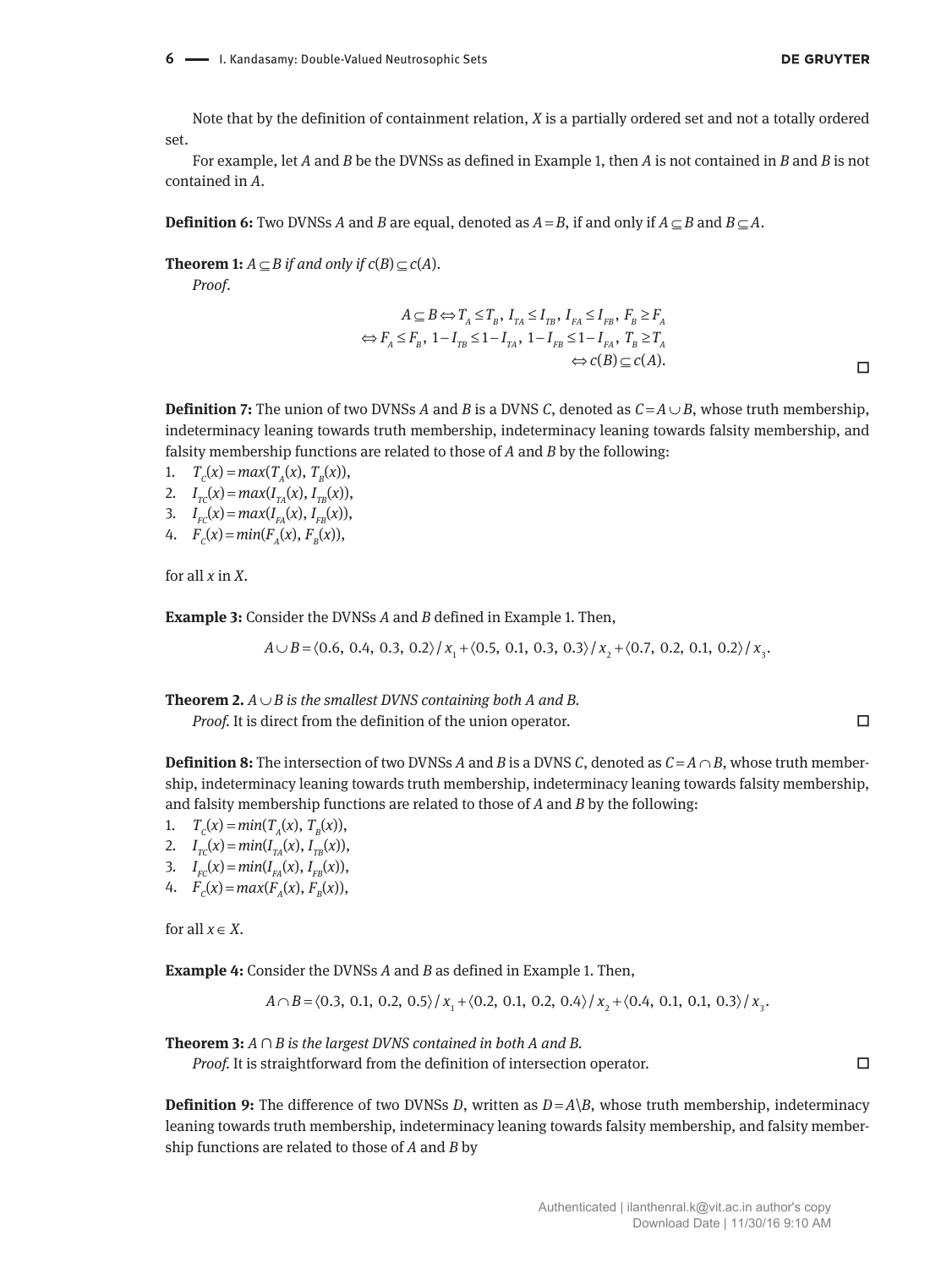1.  $T_p(x) = min(T_A(x), F_B(x)),$ 

2. 
$$
I_{TD}(x) = min(I_{TA}(x), 1 - I_{TB}(x)),
$$

3. 
$$
I_{FD}(x) = min(I_{FA}(x), 1 - I_{FB}(x)),
$$

4. 
$$
F_p(x) = min(F_A(x), T_B(x)),
$$

for all *x* in *X*.

**Example 5:** Consider *A* and *B* the DVNSs defined in Example 1. Then,

 $A \ B = \langle 0.2, 0.4, 0.2, 0.5 \rangle / x_1 + \langle 0.4, 0.1, 0.3, 0.2 \rangle / x_2 + \langle 0.3, 0.2, 0.1, 0.2 \rangle / x_1.$ 

Three operators, called truth favourite  $(\Delta)$ , falsity favourite  $(\nabla)$ , and indeterminacy neutral  $(\nabla)$ , are defined over DVNSs. Two operators, truth favourite  $(\Delta)$  and falsity favourite  $(\nabla)$ , are defined to remove the indeterminacy in the DVNSs and transform it into IFSs or paraconsistent sets. Similarly, a DVNS can be transformed into an SVNS by applying the indeterminacy neutral  $(\nabla)$  operator that combines the indeterminacy values of the DVNS. These three operators are unique on DVNSs.

**Definition 10:** The truth favourite of a DVNS *A* is written as  $B = \Delta A$ , whose truth membership and falsity membership functions are related to those of *A* by

1.  $T_B(x) = min(T_A(x) + I_{TA}(x), 1),$ 

2.  $I_{TB}(x) = 0$ ,

- 3.  $I_{FB}(x) = 0$ ,
- 4.  $F_p(x) = F_p(x)$ ,

for all *x* in *X*.

**Example 6:** The truth favourite of the DVNS *A* given in Example 1 is  $B = \Delta A$ , where

 $B = \langle 0.7, 0, 0, 0.5 \rangle / x_1 + \langle 0.6, 0, 0, 0.2 \rangle / x_2 + \langle 0.9, 0, 0, 0.2 \rangle / x_3$ .

**Definition 11:** The falsity favourite of a DVNS *A*, written as  $B = \nabla A$ , whose truth membership and falsity membership functions are related to those of *A* by

1.  $T_p(x) = T_a(x)$ ,

- 2.  $I_{TB}(x) = 0$ ,
- 3.  $I_{FB}(x) = 0$ ,
- 4.  $F_B(x) = min(F_A(x) + I_{FA}(x), 1),$

for all *x* in *X*.

**Example 7:** Let *A* be the DVNS defined in Example 1. Then, *B* is the falsity favourite of the DVNS  $B = \nabla A$ :

 $B = \langle 0.3, 0, 0, 0.7 \rangle / x + \langle 0.5, 0, 0, 0.6 \rangle / x + \langle 0.7, 0, 0, 0.3 \rangle / x$ 

**Definition 12:** The indeterminacy neutral of a DVNS *A*, written as *B* = ∇*A*, whose truth membership, indeterminate membership, and falsity membership functions are related to those of *A* by

- 1.  $T<sub>B</sub>(x) = T<sub>A</sub>(x)$ ,
- 2.  $I_{TB}(x) = \min(I_{TA}(x) + I_{TB}(x), 1),$
- 3.  $I_{FB}(x) = 0$ ,
- 4.  $F_p(x) = F_p(x)$ ,

for all *x* in *X*.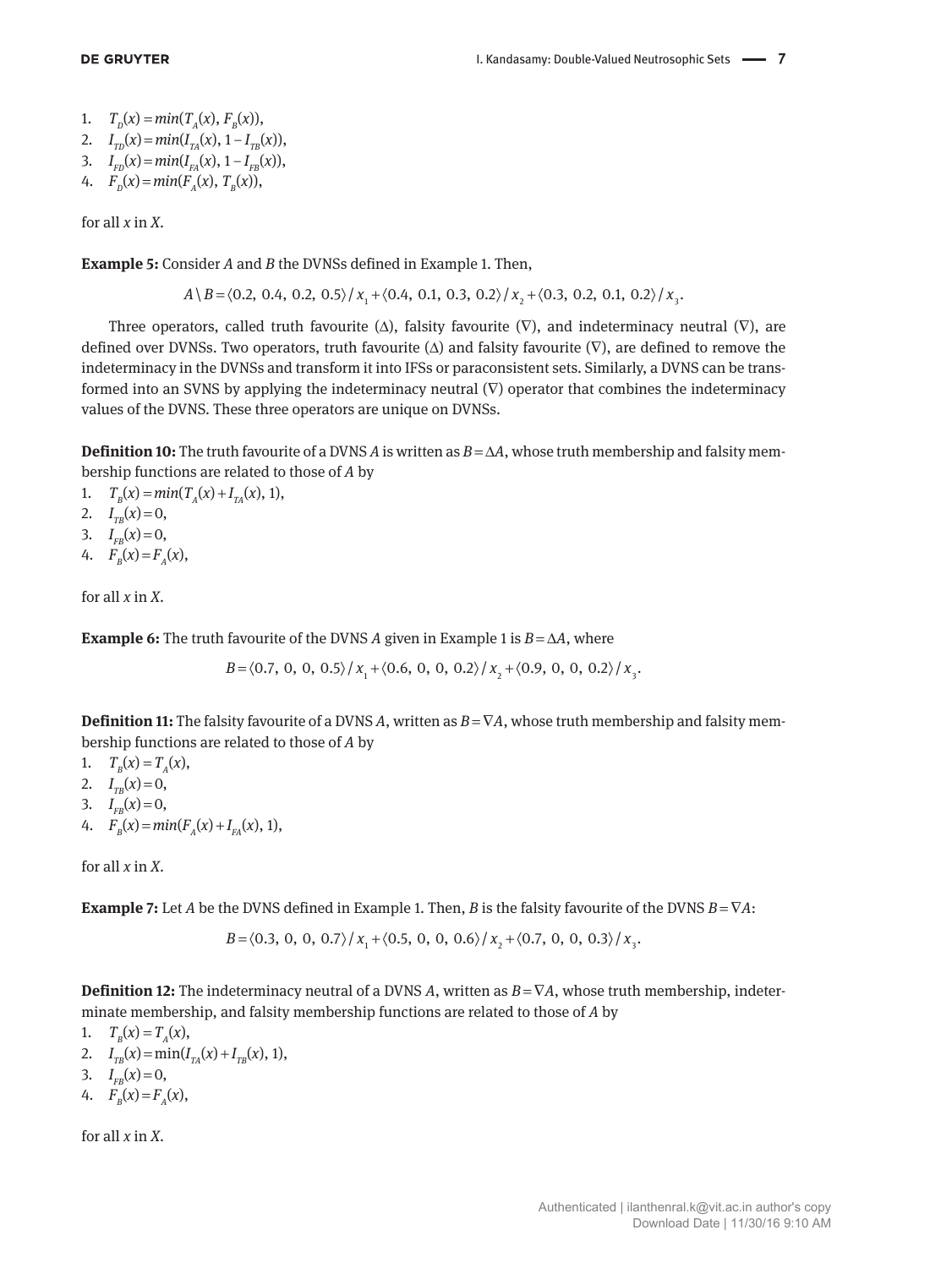**Example 8:** Consider the DVNS *A* defined in Example 1. Then, the indeterminacy neutral of the DVNS  $B = \nabla A$ , is

$$
B = \langle 0.3, 0.6, 0, 0.5 \rangle / x_1 + \langle 0.5, 0.4, 0, 0.3 \rangle / x_2 + \langle 0.7, 0.3, 0, 0.2 \rangle / x_3.
$$

**Proposition 1:** The following set theoretic operators are defined over DVNSs *A*, *B*, and *C*.

1. (Property 1) (commutativity):

$$
A \cup B = B \cup A, \quad A \cap B = B \cap A, \quad A \times B = B \times A.
$$

2. (Property 2) (associativity):

$$
A \cup (B \cup C) = (A \cup B) \cup C,
$$
  

$$
A \cap (B \cap C) = (A \cap B) \cup C,
$$
  

$$
A \times (B \times C) = (A \times B) \times C.
$$

3. (Property 3) (distributivity):

$$
A \cup (B \cap C) = (A \cup B) \cap (A \cup C),
$$
  

$$
A \cap (B \cup C) = (A \cap B) \cup (A \cap C).
$$

4. (Property 4) (idempotency):

 $A \cup A = A$ ,  $A \cap A = A$ ,  $\triangle \triangle A = \triangle A$ ,  $\nabla \nabla A = \nabla A$ .

5. (Property 5)

$$
A \cap \phi = \phi, A \cap X = X,
$$
  
where  $T\phi = I\phi = 0$ ,  $F\phi = 1$  and  $T_x = I_{rx} = I_{rx} = 1$ ,  $F_x = 0$ .

6. (Property 6)

$$
A \cup \phi = A, A \cap X = A,
$$
  
where  $T\phi = I_1\phi = I_1\phi = 0$ ,  $F\phi = 1$  and  $T_x = I_{rx} = I_{rx} = 1$ ,  $F_x = 0$ .

7. (Property 7) (absorption):

$$
A \cup (A \cap B) = A, A \cap (A \cup B) = A.
$$

8. (Property 8) (De Morgan's laws):

$$
c(A \cup B) = c(A) \cap c(B), \ c(A \cap B) = c(A) \cup c(B).
$$

9. (Property 9) (involution):

 $c(c(A)) = A$ .

The definition of complement, union, and intersection of DVNSs and the DVNS itself satisfy most properties of the classical set, fuzzy set, IFS, and SNVS. Similar to the fuzzy set, IFS, and SNVS, it does not satisfy the principle of middle exclude.

## **4 Distance Measures of DVNS**

The distance measures over DVNSs is defined in the following and the related algorithm for determining the distance is given.

Consider two DVNSs *A* and *B* in a universe of discourse,  $X = x_1, x_2, ..., x_n$ , which are denoted by

$$
A = \{ \langle x_i, T_A(x_i), I_{TA}(x_i), I_{FA}(x_i), F_A(x_i) \rangle | x_i \in X \}, \text{ and}
$$
  
\n
$$
B = \{ \langle x_i, T_B(x_i), I_{TB}(x_i), I_{FB}(x_i), F_A(x_i) \rangle | x_i \in X \},
$$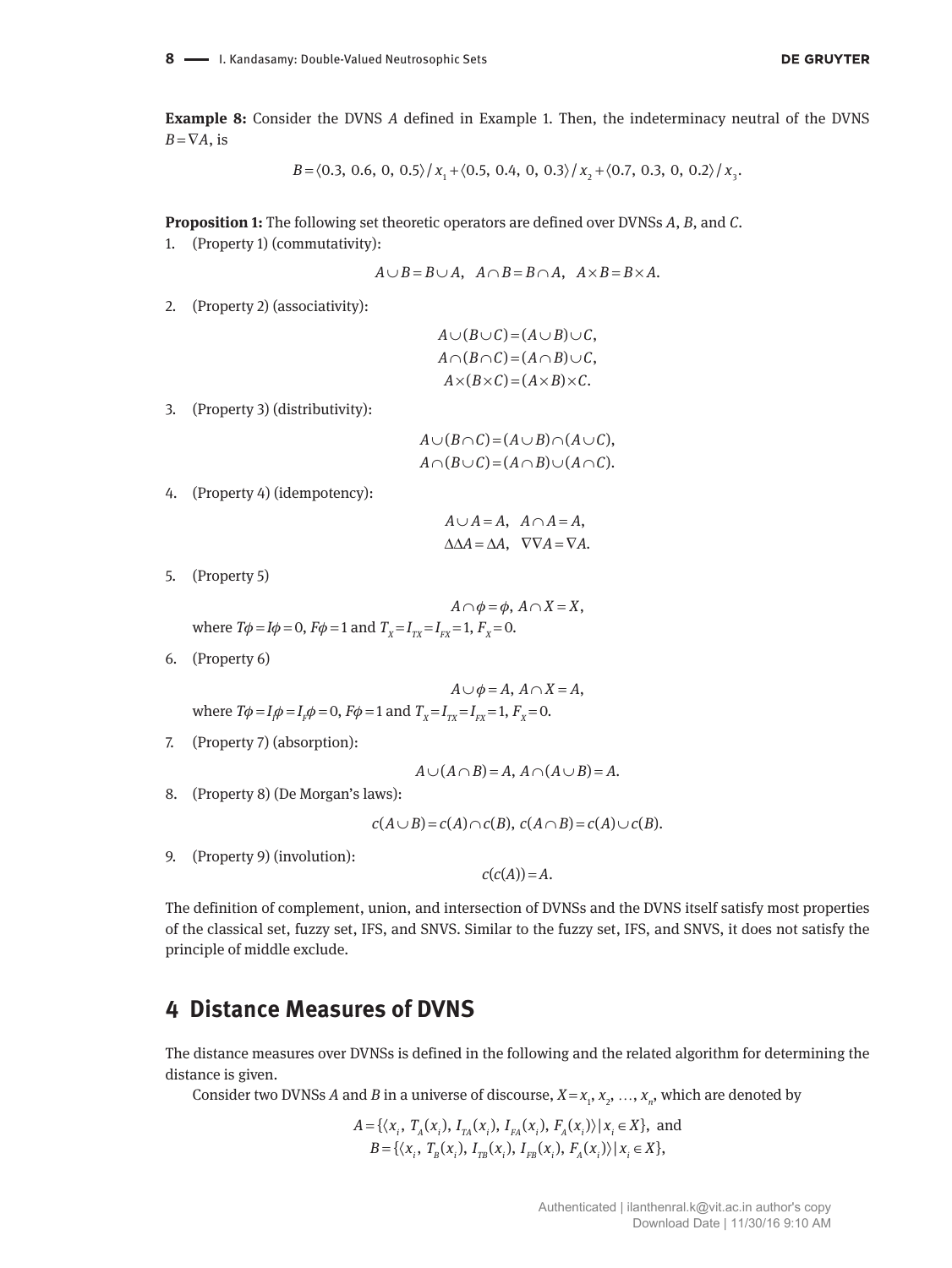where  $T_A(x_i)$ ,  $I_{TA}(x_i)$ ,  $I_{FA}(x_i)$ ,  $F_A(x_i)$ ,  $T_B(x_i)$ ,  $I_{TB}(x_i)$ ,  $I_{FB}(x_i)$ ,  $F_B(x_i) \in [0, 1]$  for every  $x_i \in X$ . Let  $w_i(i=1, 2, ..., n)$  be the weight of an element  $x_i$  ( $i = 1, 2, ..., n$ ), with  $w_i \ge 0$  ( $i = 1, 2, ..., n$ ) and  $\sum_{i=1}^{n} w_i = 1$ .

Then, the generalised double-valued neutrosophic weighted distance is defined as follows:

$$
d_{\lambda}(A, B) = \left\{ \frac{1}{4} \sum_{i=1}^{n} w_{i} \left[ |T_{A}(x_{i}) - T_{B}(x_{i})|^{2} + |I_{TA}(x_{i}) - I_{TB}(x_{i})|^{2} + |I_{FA}(x_{i}) - I_{FB}(x_{i})|^{2} + |F_{A}(x_{i}) - F_{B}(x_{i})|^{2} \right]^{1/2},
$$
(3)

where  $\lambda > 0$ .

Equation (3) reduces to the double-valued neutrosophic weighted Hamming distance and the doublevalued neutrosophic weighted Euclidean distance, when  $\lambda = 1$ , 2, respectively. The double-valued neutrosophic weighted Hamming distance is given as

$$
d_{\lambda}(A, B) = \frac{1}{4} \sum_{i=1}^{n} w_{i} [ |T_{A}(x_{i}) - T_{B}(x_{i})| + |I_{TA}(x_{i}) - I_{TB}(x_{i})| + |I_{FA}(x_{i}) - I_{FB}(x_{i})| + |F_{A}(x_{i}) - F_{B}(x_{i})|],
$$
(4)

where  $\lambda = 1$  in Eq. (3).

The double-valued neutrosophic weighted Euclidean distance is given as

$$
d_{\lambda}(A, B) = \left\{ \frac{1}{4} \sum_{i=1}^{n} w_{i} [|T_{A}(x_{i}) - T_{B}(x_{i})|^{2} + |I_{TA}(x_{i}) - I_{TB}(x_{i})|^{2} + |I_{FA}(x_{i}) - I_{FB}(x_{i})|^{2} + |F_{A}(x_{i}) - F_{B}(x_{i})|^{2} \right\}^{1/2},
$$
\n(5)

where  $\lambda = 2$  in Eq. (3).

The algorithm to obtain the generalised double-valued neutrosophic weighted distance  $d_{_{\lambda}}\!(A,B)$  is given in Algorithm 1.

The following proposition is given for the distance measure:

**Proposition 2:** The generalised double-valued neutrosophic weighted distance  $d_{\lambda}(A, B)$  for  $\lambda > 0$  satisfies the following properties:

- 1. (Property 1)  $d_{\lambda}(A, B) \ge 0$
- 2. (Property 2)  $d_{\lambda}(A, B) = 0$  if and only if  $A = B$
- 3. (Property 3)  $d_{\lambda}(A, B) = d_{\lambda}(B, A)$

**Algorithm 1:** Generalised Double-Valued Neutrosophic Weighted Distance  $d_{_{\lambda}}($ A; *B*).

```
Input: X = x_1, x_2, ..., x_n, DVNS A, B where
               A = \{ (x_i, T_A(x_i), I_{TA}(x_i), I_{FA}(x_i), F_A(x_i) \mid x_i \in X \},\B = {\langle X_i, T_B(X_i), I_{TB}(X_i), I_{FB}(X_i), F_A(X_i) \rangle | X_i \in X },
               wi
(i = 1, 2, …, n)
Output: d_{\lambda}(A, B)begin
     d_{\lambda} \leftarrow 0
   For i = 1 to n do
d_{\lambda} \leftarrow d_{\lambda} + w_{i} [|T_{A}(x_{i}) - T_{B}(x_{i})|^{\lambda} + |I_{TA}(x_{i}) - I_{TB}(x_{i})|^{\lambda}]+ |I_{FA}(x_i) - I_{FB}(x_i)|^{\lambda} + |F_A(x_i) - F_B(x_i)|^{\lambda}end
     d_{\lambda} \leftarrow d_{\lambda}/4a_{\lambda} \leftarrow d_{\lambda}^{\mathfrak{U}\lambda}d_1 \leftarrow d_1^{\left|\frac{1}{\lambda}\right|}end
```
4. (Property 4) If  $A \subseteq B \subseteq C$ , *C* is a DVNS in *X*, then  $d_{\lambda}(A, C) \geq d_{\lambda}(A, B)$  and  $d_{\lambda}(A, C) \geq d_{\lambda}(B, C)$ .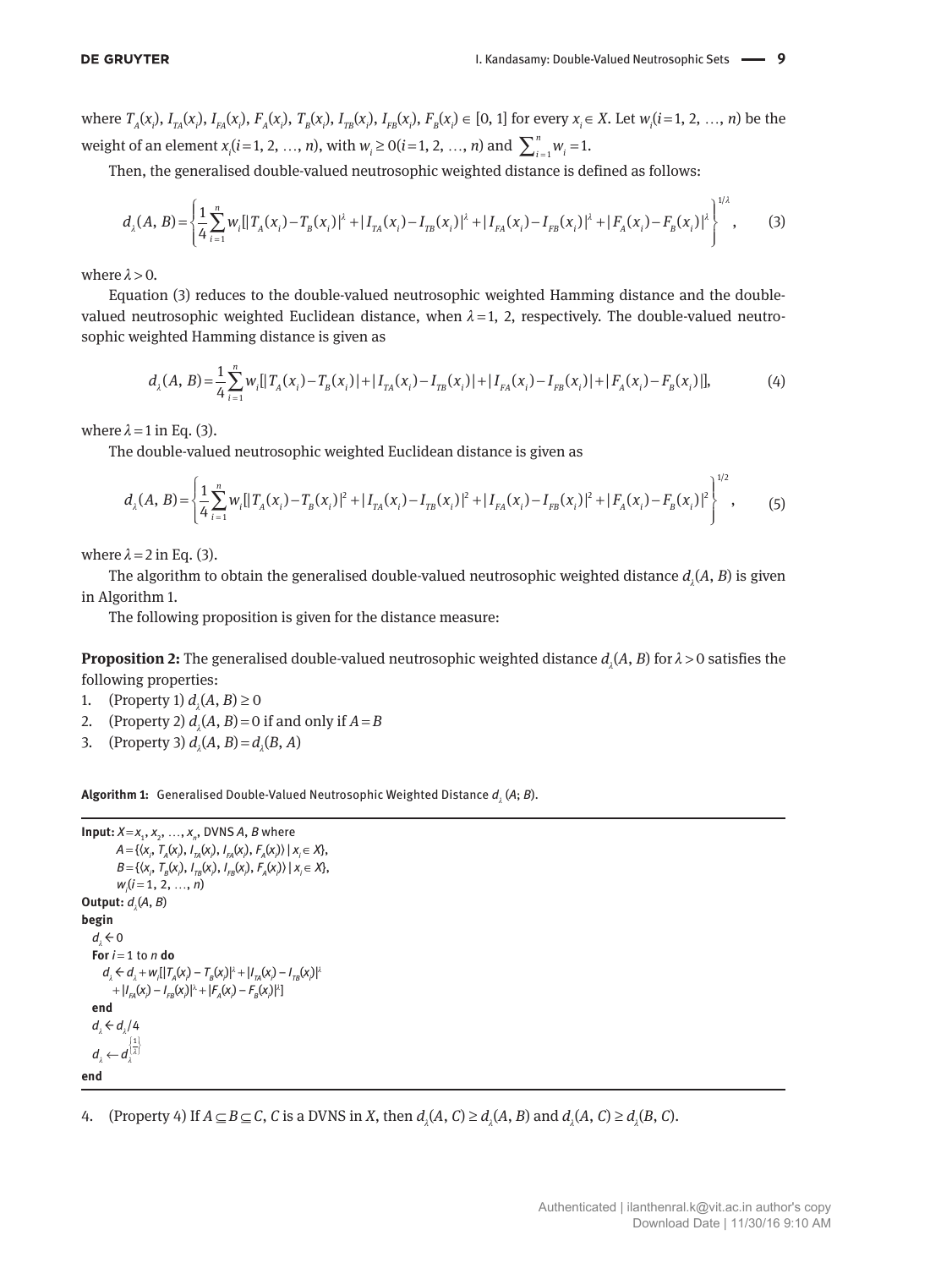$$
|T_A(x_i) - T_B(x_i)|^{\lambda} \le |T_A(x_i) - T_C(x_i)|^{\lambda},
$$
  
\n
$$
|T_B(x_i) - T_C(x_i)|^{\lambda} \le |T_A(x_i) - T_C(x_i)|^{\lambda},
$$
  
\n
$$
|I_{TA}(x_i) - I_{TB}(x_i)|^{\lambda} \le |I_{TA}(x_i) - I_{TC}(x_i)|^{\lambda},
$$
  
\n
$$
|I_{TB}(x_i) - I_{TC}(x_i)|^{\lambda} \le |I_{TA}(x_i) - I_{TC}(x_i)|^{\lambda},
$$
  
\n
$$
|I_{FA}(x_i) - I_{FB}(x_i)|^{\lambda} \le |I_{FA}(x_i) - I_{FC}(x_i)|^{\lambda},
$$
  
\n
$$
|I_{FB}(x_i) - I_{FC}(x_i)|^{\lambda} \le |I_{FA}(x_i) - I_{FC}(x_i)|^{\lambda},
$$
  
\n
$$
|F_A(x_i) - F_B(x_i)|^{\lambda} \le |F_A(x_i) - F_C(x_i)|^{\lambda},
$$
and  
\n
$$
|F_B(x_i) - F_C(x_i)|^{\lambda} \le |F_A(x_i) - F_C(x_i)|^{\lambda}.
$$

Hence,

$$
|T_A(x_i) - T_B(x_i)|^{\lambda} + |I_{TA}(x_i) - I_{TB}(x_i)|^{\lambda} + |I_{FA}(x_i) - I_{FB}(x_i)|^{\lambda} + |F_A(x_i) - F_B(x_i)|^{\lambda} \le |T_A(x_i) - T_C(x_i)|^{\lambda} +
$$
  
\n
$$
\le |I_{TA}(x_i) - I_{TC}(x_i)|^{\lambda} + \le |I_{FA}(x_i) - I_{FC}(x_i)|^{\lambda} + |F_A(x_i) - F_C(x_i)|^{\lambda}.
$$
  
\n
$$
|T_B(x_i) - T_C(x_i)|^{\lambda} + |I_{TB}(x_i) - I_{TC}(x_i)|^{\lambda} + |I_{FB}(x_i) - I_{FC}(x_i)|^{\lambda} + |F_B(x_i) - F_C(x_i)|^{\lambda} \le |T_A(x_i) - T_C(x_i)|^{\lambda} + |I_{TA}(x_i) - I_{TC}(x_i)|^{\lambda} + |I_{TA}(x_i) - I_{TC}(x_i)|^{\lambda} + |I_{TA}(x_i) - F_C(x_i)|^{\lambda}.
$$

Combining the above inequalities with the distance formula given in Eq. (3), the following is obtained:

 $d_1(A, B) \geq d_1(A, C)$  and  $d_1(B, C) \geq d_1(A, C)$ .

**Algorithm 2:** Double-Valued Neutrosophic Weighted Distance Matrix *D*.

```
Input: DVNS A_1, ..., A_m,
Output: Distance matrix D with elements d_ibegin
  for i = 1 to m do
    for j = 1 to m do
       if i = j then
         d_n \leftarrow 0   else
d_{ij} \leftarrow \{ d_{\lambda} (A_i, A_j) \}   end
       end
  end
end
```
for  $\lambda > 0$ . Thus, (Property 4) is obtained.

The double-valued neutrosophic distance matrix *D* is defined in the following.

**Definition 13:** Let  $A_j$ ( $j$ =1, 2, ..., *m*) be a collection of *m* DVNSs; then,  $D = (d_{ij})_{m \times m}$  is called a double-valued neutrosophic distance matrix, where  $d_{ij} = d_{\lambda}(A_i, A_j)$  is the generalised double-distance-valued neutrosophic between  $A_i$  and  $A_j$ , and its properties are as follows:

```
1. 0 \le d_{ii} \le 1 for all i, j = 1, 2, …, m;
```
- 2.  $d_{ij} = 0$  if and only if  $A_i = A_j$ ;
- 3.  $d_{ii} = d_{ii}$  for all *i*, *j* = 1, 2, …, *m*.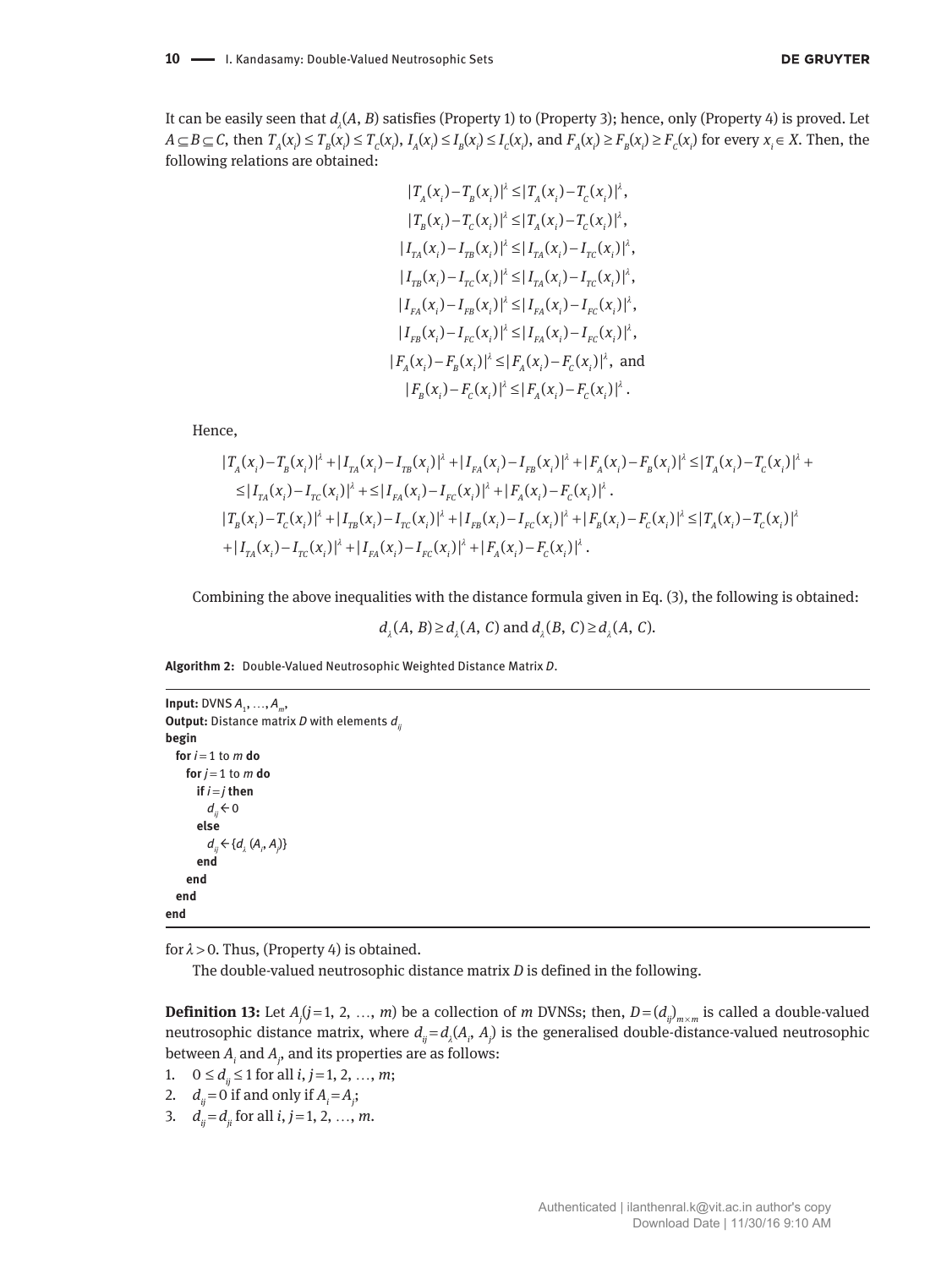The algorithm to calculate the double-valued neutrosophic weighted distance matrix *D* is given in Algorithm 2. The following section provides the DVN-MST clustering algorithm.

# **5 DVN-MST Clustering Algorithms**

In this section, a DVN-MST clustering algorithm is proposed as a generalisation of the IF-MST and SVN-MST clustering algorithms.

Let  $X = \{x_1, x_2, ..., x_n\}$  be an attribution space and the weight vector of an element  $x_i$  ( $i = 1, 2, ..., n$ ) be  $w = \{w_1, w_2, ..., w_n\}$ , with  $w_i \ge 0$  (*i* = 1, 2, ..., *n*) and  $\sum_{i=1}^{n} w_i = 1$ . Consider that  $A_j$  (*j* = 1, 2, ..., *m*) is a collection of *m* DVNSs, which has *m* samples that need to be clustered. Then, they are represented in the following form:  $A_i = \{ \langle x_i, T_A(x_i), I_{TA}(x_i), I_{FA}(x_i), F_A(x_i) \rangle | x_i \in X \}.$  Algorithm 3 provides the DVN-MST clustering algorithm. The description of the algorithm is as follows:

**Algorithm 3:** DVN-MST Clustering Algorithm.

```
Input: Distance matrix D = (dij)
m × m
Output: MST S and clusters
begin
 Step 1: Calculate distance matrix D of A<sub>1</sub>, ..., A<sub>m</sub>
 D(A<sub>1</sub>, ..., A<sub>n</sub>) //Distance matrix D is from Algorithm 2
 Step 2: Create graph G(V, E)
 for i = 1 to m do
   for j = 1 to m do
     If i != j then
Draw the edge between \boldsymbol{A}_i and \boldsymbol{A}_j with weight \boldsymbol{d}_{ij} based
on D = (d_{ij})_{m \times m}   end
      end
  end
  Step 3: Compute the MST of the double-valued neutrosophic graph
      G(V, E): //Using Kruskal's algorithm
   Sort all the edges in non-decreasing order of their weight in E.
  while No. of edges in subgraph S of G < (V − 1) do
Select the smallest edge (v_{i},v_{j}).
  Delete (vi
, vj
) from E
If (v_j, v_j) forms a cycle with the spanning tree S then
   Discard the edge vi
, vj
      else
Include the edge v_{i}, v_{j} in S  end
  end
  S is the MST of the double-valued neutrosophic graph G(V, E).
  Step 4: Perform clustering
  for i = 1 to m do
   for j = 1 to m do
     If d_n \ge r then \# r is the threshold
            Disconnect edge
         else
            Edge is not disconnected
         end
      end
  end
   Results in clusters automatically; it is tabulated
end
```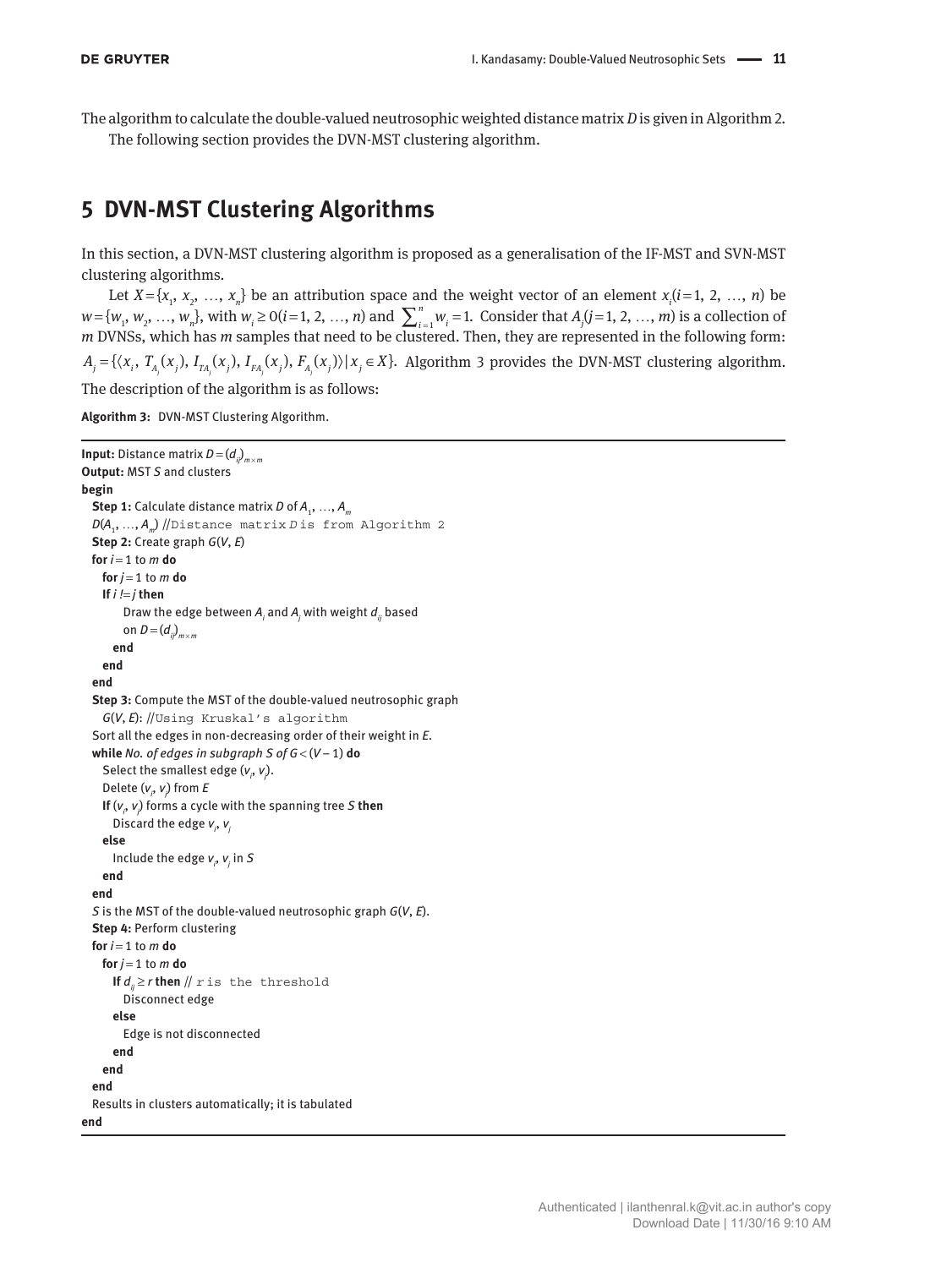*Step 1*: Calculate the distance matrix  $D = d_{ij} = d_{\lambda}(A_i, A_j)$  by Algorithm 2 (take  $\lambda = 2$ ). The double-valued neutrosophic distance matrix  $D = (d_{ij})_{m \times m}$  obtained is

$$
D = \begin{bmatrix} 0 & d_{12} & \cdots & d_{1m} \\ \vdots & \vdots & & \vdots \\ d_{m1} & d_{m2} & \cdots & 0 \end{bmatrix}.
$$

*Step 2*: The double-valued neutrosophic graph *G*(*V*, *E*), where every edge between *Ai* and *Aj* (*i*, *j* = 1, 2, …, *m*) is assigned the double-valued neutrosophic weighted distance  $d_{ij}$ , is an element of the double-valued neutrosophic distance matrix  $D$  = ( $d_{ij}$ )<sub> $m \times m$ </sub>, which represents the dissimilarity degree between the samples  $A_i$  and *Aj* . The double-valued neutrosophic graph *G*(*V*, *E*) is represented as a graph.

*Step 3*: Construct the MST of the double-valued neutrosophic graph *G*(*V*, *E*).

- 1. The sorted list of distances of edges of *G*(*V*, *E*) in increasing order by weights is constructed.
- 2. Keep an empty subgraph *S* of *G*(*V*, *E*) and select the edge *e* with the smallest weight to add in *S*, where the end points of *e* are disconnected.
- 3. The smallest edge *e* is added to *S* and deleted from the sorted list.
- 4. The next smallest edge is selected and if no cycle is formed in *S*, it is added to *S* and deleted from the list.
- 5. Repeat process 4 until the subgraph *S* has (*m* − 1) edges.

Thus, the MST of the double-valued neutrosophic graph *G*(*V*, *E*) is obtained and illustrated as a graph.

*Step 4*: Select a threshold *r* and disconnect all the edges of the MST with weights greater than *r* to obtain a certain number of clusters; list it as a table. The clustering results induced by the subtrees do not depend on some particular MST [30, 31].

## **6 Illustrative Examples**

Two descriptive examples are presented and utilised to demonstrate the real-world applications and the effectiveness of the proposed DVN-MST clustering algorithm. This example is adopted from Ref. [28].

**Example 9:** A car market is going to classify eight different cars of  $A_j$ ( $j$  = 1, 2, …, 8). For each car, the six evaluation factors (attributes) are as follows: *x*<sub>1</sub>, fuel consumption; *x<sub>2</sub>,* coefficient of friction; *x<sub>3</sub>, price; x<sub>4</sub>, comfort*able degree; *x<sub>5</sub>,* design; *x<sub>6</sub>,* security coefficient. The characteristics of each car under the six attributes are represented by the form of DVNSs, and then the double-valued neutrosophic data are as follows:

$$
A_1 = \{ \langle x_1, 0.3, 0.2, 0.1, 0.5 \rangle, \langle x_2, 0.6, 0.3, 0.4, 0.1 \rangle, \langle x_3, 0.4, 0.3, 0.2, 0.3 \rangle, \n\langle x_4, 0.8, 0.1, 0.2, 0.1 \rangle, \langle x_5, 0.1, 0.3, 0.4, 0.6 \rangle, \langle x_6, 0.5, 0.2, 0.1, 0.4 \rangle \}, \nA_2 = \{ \langle x_1, 0.6, 0.3, 0.2, 0.3 \rangle, \langle x_2, 0.5, 0.4, 0.1, 0.2 \rangle, \langle x_3, 0.6, 0.2, 0.2, 0.1 \rangle, \n\langle x_4, 0.7, 0.2, 0.3, 0.1 \rangle, \langle x_5, 0.3, 0.1, 0.4, 0.6 \rangle, \langle x_6, 0.4, 0.3, 0.2, 0.3 \rangle \}, \nA_3 = \{ \langle x_1, 0.4, 0.2, 0.3, 0.4 \rangle, \langle x_2, 0.8, 0.2, 0.3, 0.1 \rangle, \langle x_3, 0.5, 0.3, 0.2, 0.1 \rangle, \n\langle x_4, 0.6, 0.1, 0.2, 0.2 \rangle, \langle x_5, 0.4, 0.1, 0.2, 0.5 \rangle, \langle x_6, 0.3, 0.2, 0.1, 0.2 \rangle \}, \nA_4 = \{ \langle x_1, 0.2, 0.4, 0.3, 0.4 \rangle, \langle x_2, 0.4, 0.5, 0.2, 0.1 \rangle, \langle x_3, 0.9, 0.2, 0.3, 0.0 \rangle, \n\langle x_4, 0.8, 0.2, 0.2, 0.1 \rangle, \langle x_5, 0.2, 0.3, 0.4, 0.5 \rangle, \langle x_6, 0.7, 0.3, 0.2, 0.1 \rangle \}, \nA_5 = \{ \langle x_1, 0.2, 0.3, 0.2,
$$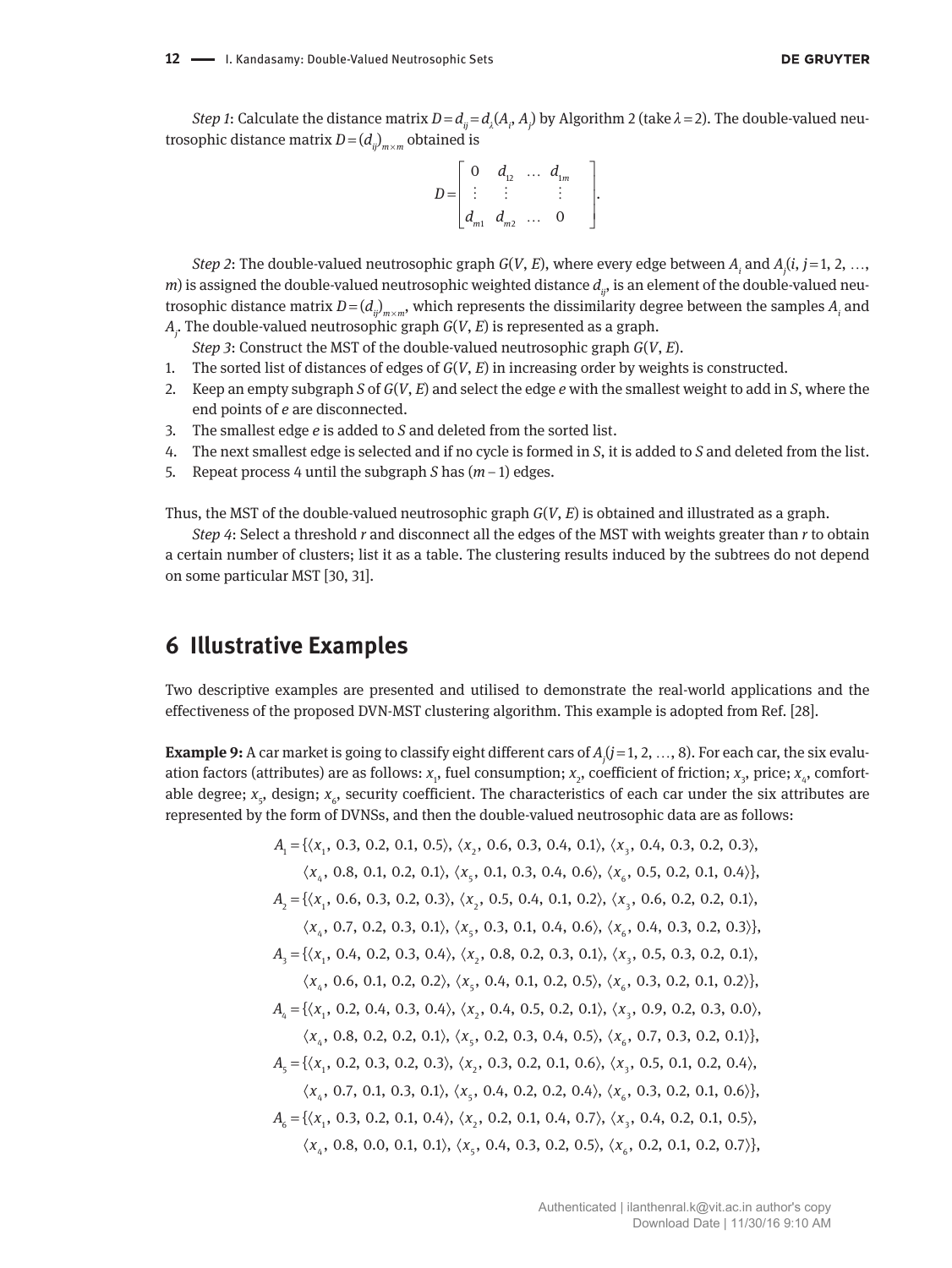$$
A_{7} = \{ \langle x_{1}, 0.4, 0.4, 0.1, 0.3 \rangle, \langle x_{2}, 0.5, 0.3, 0.2, 0.1 \rangle, \langle x_{3}, 0.6, 0.1, 0.2, 0.2 \rangle, \langle x_{4}, 0.2, 0.3, 0.1, 0.7 \rangle, \langle x_{5}, 0.3, 0.1, 0.2, 0.5 \rangle, \langle x_{6}, 0.7, 0.2, 0.2, 0.1 \rangle \}
$$
\n $A_{8} = \{ \langle x_{1}, 0.4, 0.1, 0.1, 0.2 \rangle, \langle x_{2}, 0.6, 0.1, 0.1, 0.1 \rangle, \langle x_{3}, 0.8, 0.2, 0.2, 0.1 \rangle, \langle x_{4}, 0.7, 0.2, 0.3, 0.1 \rangle, \langle x_{5}, 0.1, 0.1, 0.2, 0.8 \rangle, \langle x_{6}, 0.2, 0.1, 0.1, 0.8 \rangle \}$ 

Let the weight vector of the attribute  $x_i$  ( $i$  = 1, 2, …, 6) be  $w$  = (0.16, 0.12, 0.25, 0.2, 0.15, 0.12)<sup>T</sup>; then, the DVN-MST clustering algorithm given in Algorithm 3 is used to group the eight different cars of *Aj* (*j* = 1, 2, …, 8).

*Step 1*: Calculate the distance matrix  $D$  =  $d_{ij}$  =  $d_{\lambda}(A_i, A_j)$  by Algorithm 2 (take  $\lambda$  = 2). The double-valued neutrosophic distance matrix  $D = (d_{ij})_{m \times m}$  is obtained as follows:

|  |  | 0 0.14465 0.13775 0.18934 0.17292 0.18221 0.24145 0.18768               |  |  |
|--|--|-------------------------------------------------------------------------|--|--|
|  |  | 0.14465 0 0.12207 0.15108 0.1683 0.2213 0.20887 0.15652                 |  |  |
|  |  | 0.13775 0.12207 0 0.18993 0.18486 0.22243 0.19856 0.18083               |  |  |
|  |  | 0.18934  0.15108  0.18993  0  0.22672  0.28346  0.23484  0.21915        |  |  |
|  |  | $0.17292$ $0.1683$ $0.18486$ $0.22672$ $0$ $0.11247$ $0.2511$ $0.19602$ |  |  |
|  |  | 0.18221 0.2213 0.22243 0.28346 0.11247 0 0.29774 0.23383                |  |  |
|  |  | 0.24145 0.20887 0.19856 0.23484 0.2511 0.29774 0 0.265                  |  |  |
|  |  | 0.18768  0.15652  0.18083  0.21915  0.19602  0.23383  0.265             |  |  |

*Step 2*: The double-valued neutrosophic graph *G*(*V*, *E*), where every edge between *Ai* and *Aj* (*i*, *j* = 1, 2, …, 8) is assigned the double-valued neutrosophic weighted distance  $d_{ij}$ , is an element of the double-valued neutrosophic distance matrix  $D = (d_{ij})_{m \times m}$ , which represents the dissimilarity degree between the samples  $A_i$  and *Aj* . The double-valued neutrosophic graph *G*(*V*, *E*) is shown in Figure 1.

*Step 3*: Construct the MST of the double-valued neutrosophic graph *G*(*V*, *E*).

- 1. The sorted list of distances of edges of *G* in increasing order by weights is  $d_{\varsigma_6} \leq d_{\varsigma_2} \leq d_{\varsigma_1} \leq d_{\varsigma_2} \leq d_{\varsigma_3} \leq d_{\varsigma_4} \leq d_{\varsigma_5} \leq d_{\varsigma_6} \leq d_{\varsigma_7} \leq d_{\varsigma_8} \leq d_{\varsigma_7} \leq d_{\varsigma_8} \leq d_{\varsigma_$  $d_{52} \leq d_{51} \leq d_{38} \leq d_{16} \leq d_{35} \leq d_{81} \leq d_{41} \leq d_{34} \leq d_{85} \leq d_{73} \leq d_{72} \leq d_{84} \leq d_{26}$
- 2. Keep an empty subgraph *S* of *G* and add the edge *e* with the smallest weight to *S*, where the end points of *e* are disconnected.
- 3. The edge between  $A_{\varsigma}$  and  $A_{\varsigma}$ ,  $d_{\varsigma 6}$  = 0.11247, is the smallest; it is added to *S* and deleted from the sorted list.
- 4. The next smallest edge is selected from *G* and if no cycle is formed in *S*, it is added to *S* and deleted from the list.
- 5. Repeat process 4 until the subgraph *S* has (7 − 1) edges or spans eight nodes.

Thus, the MST of the double-valued neutrosophic graph *G*(*V*, *E*) is obtained, as illustrated in Figure 2.



**Figure 1:** Double-Valued Neutrosophic Graph *G.*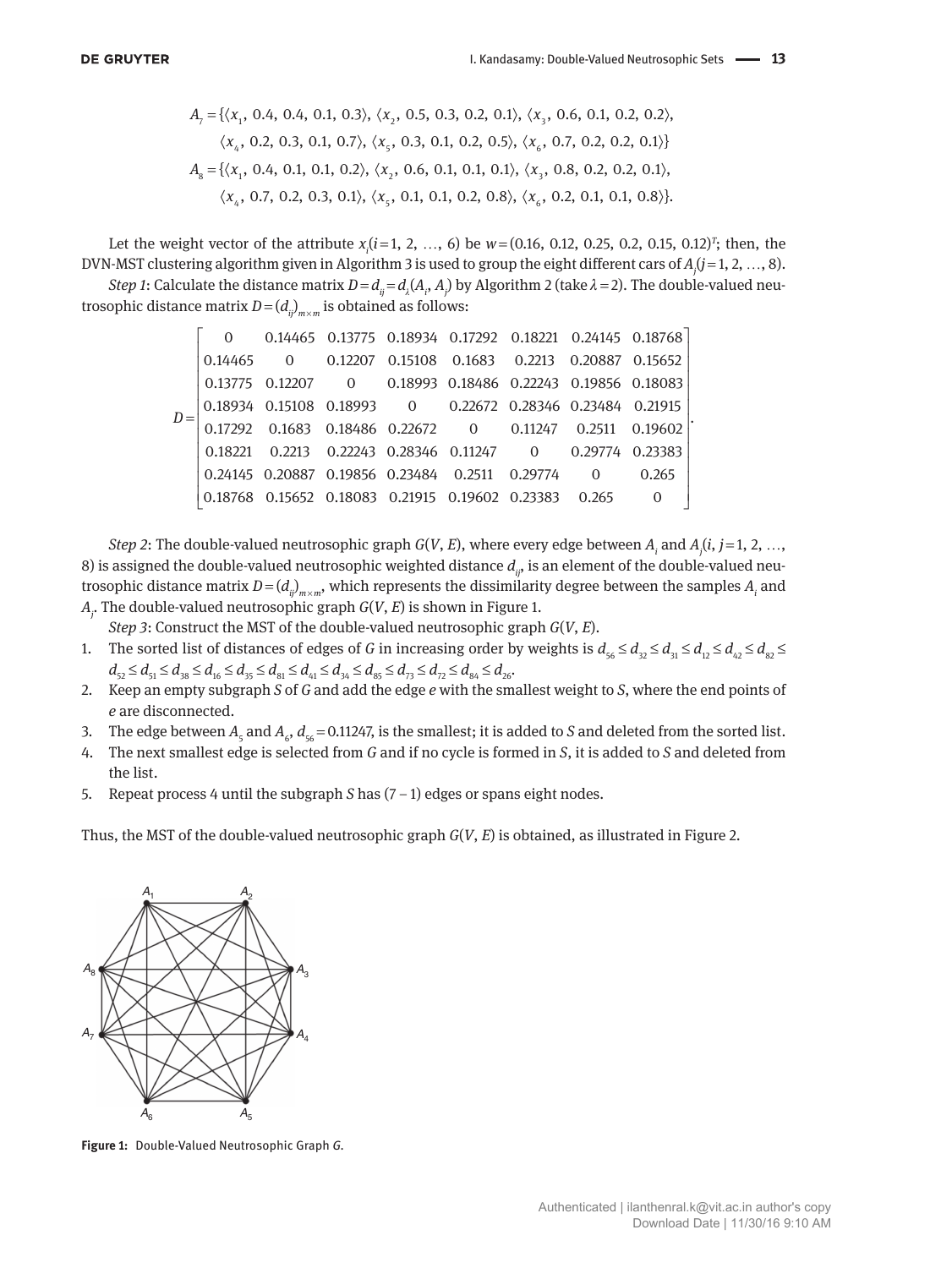

**Figure 2:** DVN-MST *S* of Graph *G.*

|  |  |  | Table 1: Clustering Results of the Eight Different Cars Using the DVN-MST Clustering Algorithm. |  |
|--|--|--|-------------------------------------------------------------------------------------------------|--|
|--|--|--|-------------------------------------------------------------------------------------------------|--|

| Threshold r              | <b>Corresponding clustering result</b>                                   |
|--------------------------|--------------------------------------------------------------------------|
| $r = d_{12} = 0.19856$   | ${A_1, A_2, A_3, A_4, A_5, A_6, A_7, A_8}$                               |
| $r = d_{\rm c} = 0.1683$ | ${A_1, A_2, A_3, A_4, A_5, A_6, A_7}, {A_1}$                             |
| $r = d_{02} = 0.15652$   | ${A_1, A_2, A_3, A_4, A_8, }, {A_6, A_5, }, {A_7}$                       |
| $r = d_{12} = 0.151108$  | ${A_1, A_2, A_3, A_4}, {A_6, A_5}, {A_8}, {A_7}$                         |
| $r = d_{21} = 0.13775$   | ${A_1, A_2, A_3}, {A_4}, {A_6}, A_5}, {A_8}, {A_7}$                      |
| $r = d_{32} = 0.12207$   | ${A_1}, {A_2}, {A_3}, {A_4}, {A_6}, {A_7}, {A_7}, {A_8}$                 |
| $r = d_{1} = 0.11247$    | ${A_1}, {A_2}, {A_3}, {A_4}, {A_6}, {A_5}, {A_7}, {A_8}$                 |
| $r = 0$                  | $\{A_1\}, \{A_2\}, \{A_3\}, \{A_4\}, \{A_5\}, \{A_6\}, \{A_7\}, \{A_8\}$ |

*Step 4*: Select a threshold *r* and disconnect all the edges of the MST with weights greater than *r* to obtain a certain number of subtrees (clusters), as listed in Table 1.

To compare the DVN-MST clustering algorithm with the SVN-MST clustering algorithm, IF-MST clustering algorithm, and fuzzy MST clustering algorithm, the following example discussed in Refs. [28, 30, 31] is introduced for comparative convenience.

**Example 10:** For the completion of an operational mission, the six sets of operational plans are made (adapted from Refs. [28, 30, 31]). To group these operational plans with respect to their comprehensive function, a military committee has been set up to provide assessment information on them. The attributes that are considered here in assessment of the six operational plans, *Aj* (*j* = 1, 2, …, 6), are based on the effectiveness of (i) operational organisation ( $x_1$ ) and (ii) operational command ( $x_2$ ). The weight vector of the attributes  $x_i$  ( $i$  = 1, 2) is  $w$  = (0.45, 0.55)<sup> $r$ </sup>. The military committee evaluates the performance of the six operational plans  $A_j (j = 1, 2, ..., 6)$  with respect to the attributes  $x_i (i = 1, 2)$  and provides the DVNSs as follows:

> $A_1 = {\langle} x_1, 0.7, 0.2, 0.05, 0.15 \rangle, \langle x_2, 0.6, 0.3, 0.4, 0.2 \rangle$  $A_2 = {\langle} \langle x_1, 0.4, 0.3, 0.04, 0.35, \rangle, \langle x_2, 0.8, 0.1, 0.3, 0.1 \rangle$  $A_3 = {\langle} x_1, 0.55, 0.2, 0.02, 0.25, \rangle, \langle x_2, 0.7, 0.1, 0.05, 0.15 \rangle$  $A_4 = {\langle} x_1, 0.44, 0.2, 0.3, 0.35, \rangle, \langle x_2, 0.6, 0.2, 0.1, 0.2 \rangle$  $A_{\scriptscriptstyle{5}} = {\langle} \langle x_{\scriptscriptstyle{1}}$ , 0.5, 0.15, 0.2, 0.35, $\rangle$ ,  $\langle x_{\scriptscriptstyle{2}}$ , 0.75, 0.1, 0.1, 0.2 $\rangle$ },  $A_6 = {\langle}x_1, 0.55, 0.2, 0.3, 0.25, \rangle, \langle x_2, 0.57, 0.2, 0.3, 0.15 \rangle$

Then, the DVN-MST clustering algorithm is utilised to group these operational plans *Aj* (*j* = 1, 2, …, 6). *Step 1*: Calculate the distance matrix  $D = d_{ij} = d_{\lambda}(A_i, A_j)$  by Algorithm 3 (take  $\lambda = 2$ ). The double-valued neutrosophic distance matrix  $D = (d_{ij})_{m \times m}$  is obtained as follows: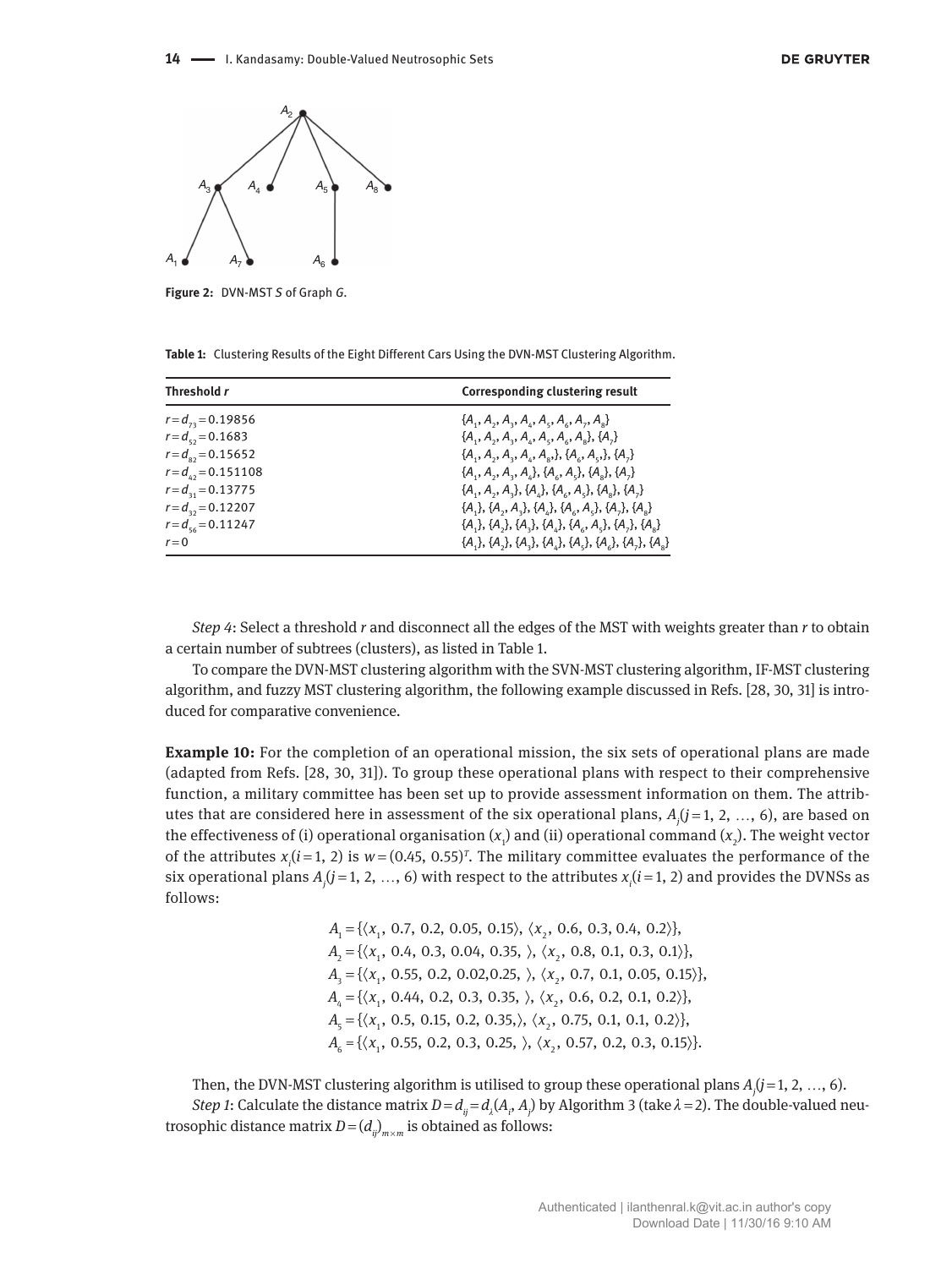|         |  | 0 0.17179 0.16679 0.18135 0.18106 0.11792                                                                                                                                                             |  |  |
|---------|--|-------------------------------------------------------------------------------------------------------------------------------------------------------------------------------------------------------|--|--|
| 0.17179 |  | $0$ 0.12304  0.15053  0.11728  0.14621                                                                                                                                                                |  |  |
|         |  | $\begin{bmatrix} 0.16679 & 0.12304 & 0 & 0.12142 & 0.079773 & 0.1453 \ 0.18135 & 0.15053 & 0.12142 & 0 & 0.079246 & 0.091944 \ 0.18106 & 0.11728 & 0.079773 & 0.079246 & 0 & 0.12036 \ \end{bmatrix}$ |  |  |
|         |  |                                                                                                                                                                                                       |  |  |
|         |  |                                                                                                                                                                                                       |  |  |
|         |  | $\begin{bmatrix} 1.11 & 0.11792 & 0.14621 & 0.1453 & 0.091944 & 0.12036 \end{bmatrix}$                                                                                                                |  |  |

*Step 2*: The double-valued neutrosophic graph *G*(*V*, *E*) where every edge between *Ai* and *Aj* (*i*, *j* = 1, 2, …, 8) is assigned the double-valued neutrosophic weighted distance  $d<sub>ii</sub>$  coming from an element of the doublevalued neutrosophic distance matrix  $D = (d_{ij})_{m \times m}$ , which represents the dissimilarity degree between the samples *Ai* and *Aj* . Then, the double-valued neutrosophic graph *G*(*V*, *E*) is shown in Figure 3.

*Step 3*: Construct the MST of the double-valued neutrosophic graph *G*(*V*, *E*).

- 1. The sorted list of distances of edges of *G* in increasing order by weights is  $d_{54} \leq d_{55} \leq d_{46} \leq d_{52} \leq d_{61} \leq d_{56} \leq d_{62}$  $d_{43} \leq d_{32} \leq d_{63} \leq d_{26} \leq d_{42} \leq d_{13} \leq d_{12} \leq d_{51} \leq d_{41}$
- 2. Keep an empty subgraph *S* of *G* and add the edge *e* with the smallest weight to *S*, where the end points of *e* are disconnected.
- 3. The edge between  $A_5$  and  $A_4$ ,  $d_{54} = 0.079246$ , is the smallest; it is added to *S* and deleted from the sorted list.
- 4. The next smallest edge is selected from *G* and if no cycle formed in *S*, it is added to *S* and deleted from the list.
- 5. Repeat process 4 until the subgraph *S* spans six nodes or has (5 − 1) edges.

The MST *S* of the double-valued neutrosophic graph *G*(*V*, *E*) is obtained, as shown in Figure 4.

*Step 4*: Select a threshold *r* and disconnect all the edges of the MST with weights greater than *r* to obtain clusters, as listed in Table 2.



**Figure 3:** Double-Valued Neutrosophic Graph *G* for Operational Plans.



**Figure 4:** DVN-MST *S* for Operational Plans.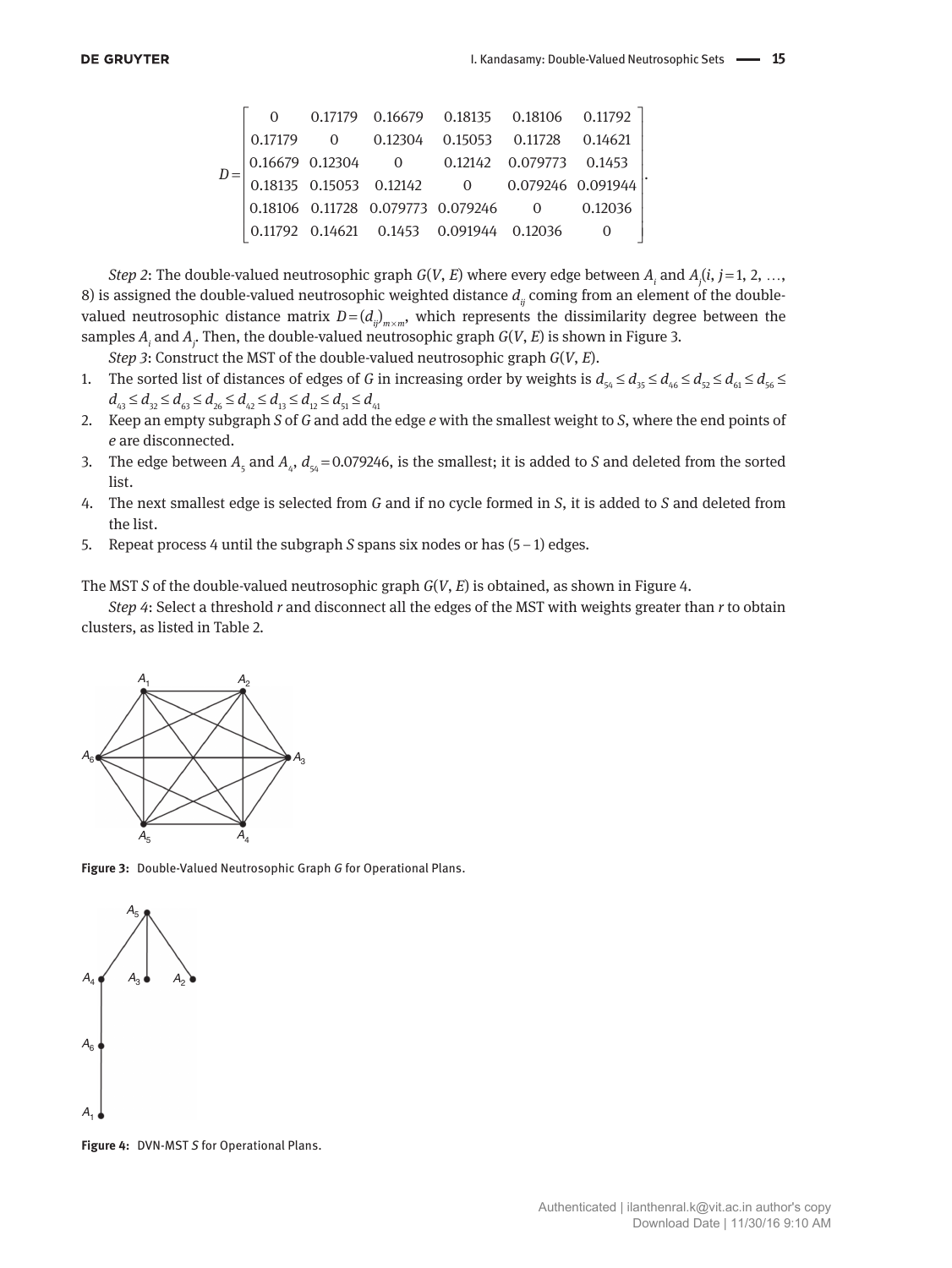| Threshold r               | <b>Corresponding clustering result</b>     |
|---------------------------|--------------------------------------------|
| $r = d_{c1} = 0.11792$    | ${A_1, A_2, A_3, A_4, A_5, A_6}$           |
| $r = d_{\rm c} = 0.11728$ | ${A_2, A_3, A_4, A_5, A_6}, {A_1}$         |
| $r = d_{64} = 0.091944$   | ${A_3, A_4, A_5, A_6}, {A_7, A_8}$         |
| $r = d_{cs} = 0.079773$   | ${A_3, A_4, A_5}, {A_6}, {A_7}, {A_1}$     |
| $r = d_{54} = 0.079246$   | ${A_3}, {A_4}, {A_5}, {A_6}, {A_7}, {A_1}$ |
| $r = 0$                   | ${A_1}, {A_2}, {A_3}, {A_4}, {A_5}, {A_1}$ |

**Table 2:** Clustering Results of the Six Sets of Operational Plans Using DVN-MST.

# **7 Comparison of DVN-MST Clustering Algorithm with Other Clustering Algorithms**

For comparative purposes, the DVN-MST clustering algorithm, SVN-MST clustering algorithm, IF-MST clustering algorithm, and fuzzy clustering algorithm are applied to the problem given in Example 10. In Example 10, the DVN-MST clustering algorithm is applied to the military committee evaluation of the performance of the six operational plans; its related clustering results are given in Table 2.

## **7.1 Results of the SVN-MST Clustering Algorithm**

To perform a comparison of the DVN-MST clustering algorithm with the SVN-MST clustering algorithm that was proposed in Ref. [28], assume that the indeterminacy is not classified into two but is represented as a single-valued neutrosophic set; then, the information will be the single-valued neutrosophic data (adopted in Ref. [28]). The accuracy of the indeterminacy is lost in this SVNS representation.

**Example 11:** The military committee evaluates the performance of the six operational plans  $A_j$  ( $j$  = 1, 2, ..., 6) with respect to the attributes  $x_i$   $(i=1, 2)$  and gives the SVNSs as follows:

> $A_1 = \{ \langle x_1, 0.7, 0.2, 0.15 \rangle, \langle x_2, 0.6, 0.3, 0.2 \rangle \},\$  $A_2 = {\langle} \langle x_1, 0.4, 0.3, 0.35, \rangle, \langle x_2, 0.8, 0.1, 0.1 \rangle$  $A_3 = {\langle} \langle x_1, 0.55, 0.2, 0.25, \rangle, \langle x_2, 0.7, 0.1, 0.15 \rangle$  $A_4 = {\langle} \langle x_1, 0.44, 0.2, 0.35, \rangle, \langle x_2, 0.6, 0.2, 0.2 \rangle$  $A_{\scriptscriptstyle{5}} = {\{\langle x_{\scriptscriptstyle{1}}}, 0.5, 0.15, 0.35, \rangle, \langle x_{\scriptscriptstyle{2}}}, 0.75, 0.1, 0.2 \rangle\},$  $A_6 = {\langle} \langle x_1, 0.55, 0.2, 0.25, \rangle, \langle x_2, 0.57, 0.2, 0.15 \rangle$

Then, the results of the SVN-MST clustering algorithm utilised to group these operational plans *Aj* (*j* = 1, 2, …, 6) are given in Table 3.

## **7.2 Results of the IF-MST Clustering Algorithm**

To perform a comparison of the DVN-MST clustering algorithm with the IF-MST clustering algorithm that was proposed in Ref. [33], assume that the indeterminacy is not considered independently but is represented as an intuitionistic fuzzy data (adopted in Ref. [33]).

**Example 12:** The military committee evaluates the performance of the six operational plans  $A_j$  ( $j$  = 1, 2, ..., 6) with respect to the attributes  $x_i$   $(i=1, 2)$  and gives the IFSs as follows: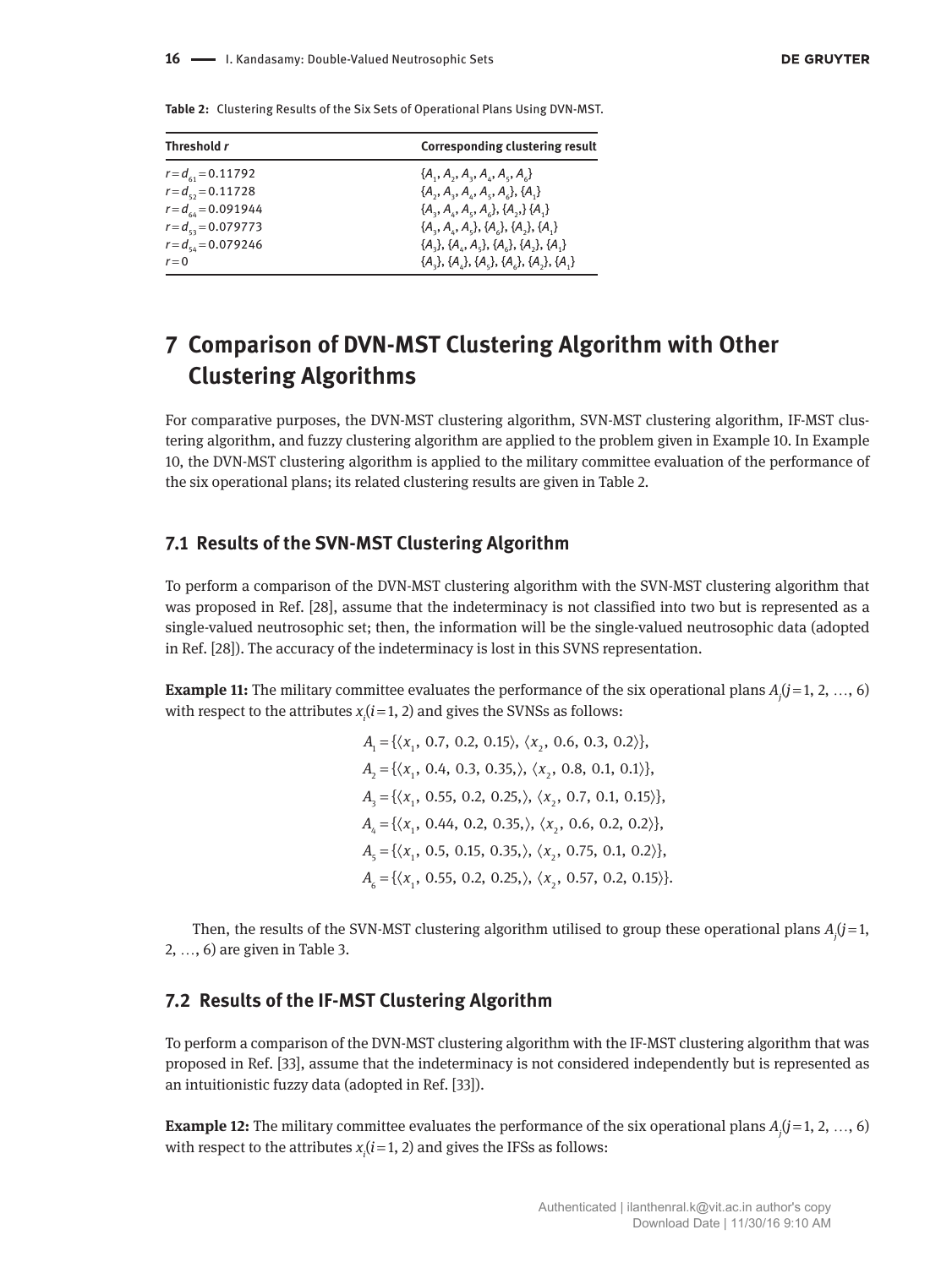**Table 3:** Clustering Results of the Six Operational Plans Using SVN-MST.

| Threshold r           | <b>Corresponding clustering result</b>     |
|-----------------------|--------------------------------------------|
| $r = d_{23} = 0.1127$ | ${A_1, A_2, A_3, A_4, A_5, A_6}$           |
| $r = d_{16} = 0.1051$ | ${A_2}, {A_1}, {A_2}, {A_4}, {A_5}, {A_6}$ |
| $r = d_{36} = 0.0842$ | ${A_1}, {A_2}, {A_3}, {A_4}, {A_5}, {A_6}$ |
| $r = d_{46} = 0.0784$ | ${A_1}, {A_2}, {A_3}, {A_4}, {A_4}, {A_6}$ |
| $r = d_{35} = 0.0764$ | ${A_1}, {A_2}, {A_3}, {A_4}, {A_5}, {A_6}$ |
| $r=0$                 | ${A_1}, {A_2}, {A_3}, {A_4}, {A_5}, {A_1}$ |

**Table 4:** Clustering Results of the Operational Plans Using IF-MST.

| Threshold r                 | <b>Corresponding clustering result</b>            |
|-----------------------------|---------------------------------------------------|
| $r = d_{16} = 0.1115$       | ${A_1, A_2, A_3, A_4, A_5, A_6}$                  |
| $r = d_{25} = d_{35} = 0.1$ | ${A_1}, {A_2}, {A_3}, {A_4}, {A_5}, {A_6}$        |
| $r = d_{46} = 0.088$        | ${A_1}, {A_2}, {A_3}, {A_4}, {A_4}, {A_6}$        |
| $r = d_{46} = 0.0715$       | ${A_1}, {A_2}, {A_3}, {A_4}, {A_5}, {A_1}, {A_2}$ |
| $r=0$                       | ${A_1}, {A_2}, {A_3}, {A_4}, {A_5}, {A_6}$        |

$$
A_1 = \{ \langle x_1, 0.7, 0.15 \rangle, \langle x_2, 0.6, 0.2 \rangle \}, A_2 = \{ \langle x_1, 0.4, 0.35, \rangle, \langle x_2, 0.8, 0.1 \rangle \},
$$
  
\n
$$
A_3 = \{ \langle x_1, 0.55, 0.25, \rangle, \langle x_2, 0.7, 0.15 \rangle \}, A_4 = \{ \langle x_1, 0.44, 0.35, \rangle, \langle x_2, 0.6, 0.2 \rangle \},
$$
  
\n
$$
A_5 = \{ \langle x_1, 0.5, 0.35, \rangle, \langle x_2, 0.75, 0.2 \rangle \}, A_6 = \{ \langle x_1, 0.55, 0.25, \rangle, \langle x_2, 0.57, 0.15 \rangle \}.
$$

The results of the IF-MST clustering algorithm utilised to group these operational plans *Aj* (*j* = 1, 2, …, 6) are given in Table 4.

## **7.3 Results of the Fuzzy MST Clustering Algorithm**

To perform comparison of the DVN-MST clustering algorithm with the fuzzy MST clustering algorithm, assume that indeterminacy is not considered; it is represented as fuzzy data (adopted in Ref. [33]).

**Example 13:** The military committee evaluates the performance of the six operational plans  $A_j$  ( $j$  = 1, 2, ..., 6) with respect to the attributes  $x_i$  ( $i$  = 1, 2) and gives the fuzzy data as follows:

$$
A_1 = \{ \langle x_1, 0.7 \rangle, \langle x_2, 0.6 \rangle \}, \quad A_2 = \{ \langle x_1, 0.4 \rangle, \langle x_2, 0.8 \rangle \},
$$
  

$$
A_3 = \{ \langle x_1, 0.55 \rangle, \langle x_2, 0.7 \rangle \}, \quad A_4 = \{ \langle x_1, 0.44 \rangle, \langle x_2, 0.6 \rangle \},
$$
  

$$
A_5 = \{ \langle x_1, 0.5 \rangle, \langle x_2, 0.75 \rangle \}, \quad A_6 = \{ \langle x_1, 0.55 \rangle, \langle x_2, 0.57 \rangle \}
$$

Then, the results of the fuzzy MST clustering algorithm utilised to group these operational plans  $A_j(j=1, j=1, j=1)$ 2, …, 6) are given in Table 5.

#### **7.4 Comparison with DVN-MST**

The comparison of the results of the DVN-MST clustering algorithm with the results of the SVN-MST clustering algorithm, IF-MST clustering algorithm, and fuzzy MST clustering algorithm is given in Table 6 for comparative purposes.

From Table 6, it is seen that the clustering results of the four clustering algorithms are rather different. The important reason can be obtained by the following comparative analysis of the clustering algorithms and their capacity to deal with indeterminate, inconsistent, and incomplete information.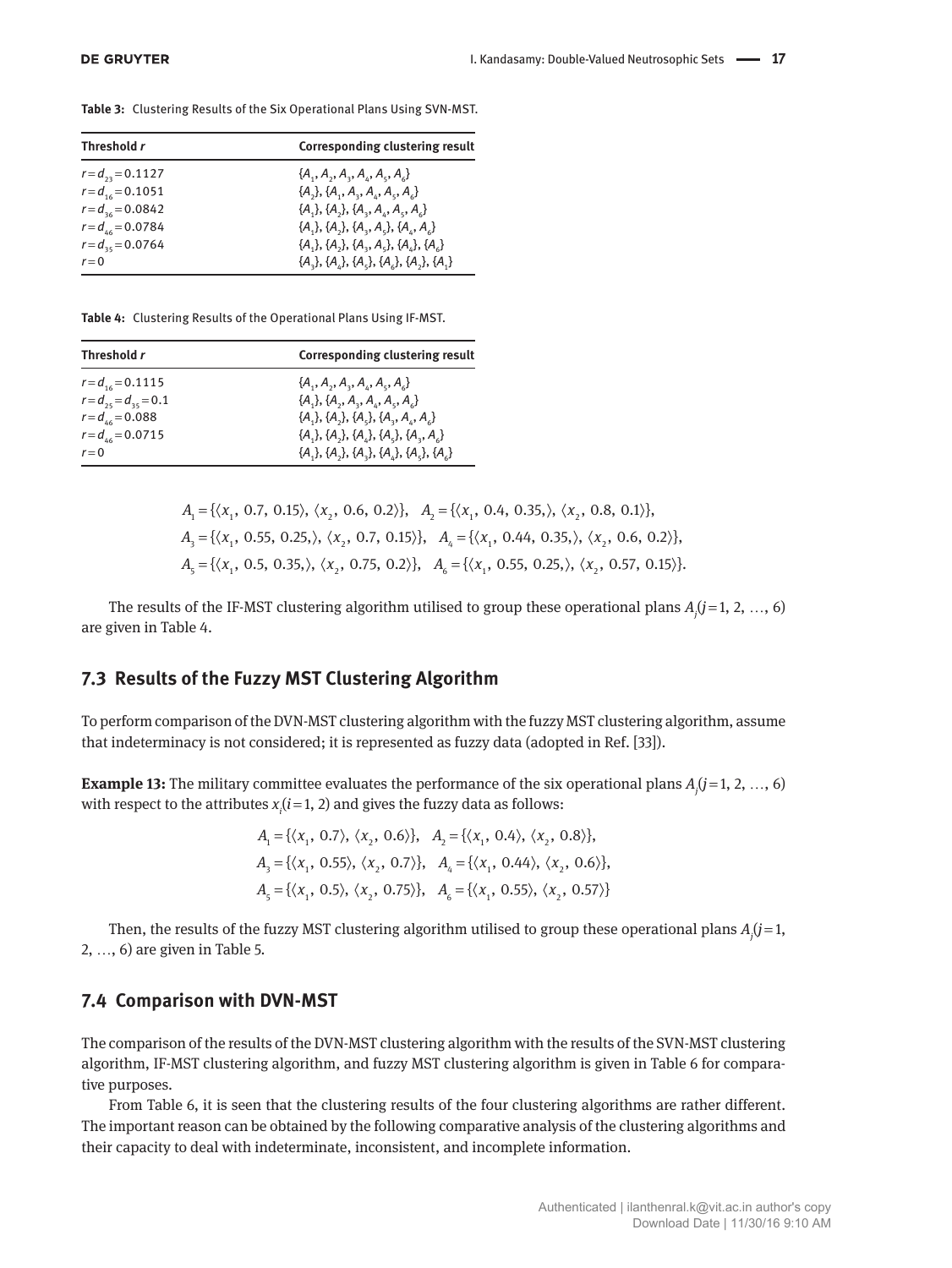**Table 5:** Clustering Results of the Six Operational Plans Using Fuzzy MST.

| Threshold r           | <b>Corresponding clustering result</b>     |
|-----------------------|--------------------------------------------|
| $r = d_{16} = 0.1031$ | ${A_1, A_2, A_3, A_4, A_5, A_6}$           |
| $r = d_{36} = 0.0964$ | ${A_1}, {A_2}, {A_3}, {A_4}, {A_5}, {A_6}$ |
| $r = d_{46} = 0.0774$ | ${A_1}, {A_2}, {A_3}, {A_4}, {A_5}, {A_6}$ |
| $r = d_{25} = 0.0766$ | ${A_1}, {A_2}, {A_3}, {A_4}, {A_5}, {A_6}$ |
| $r = d_{35} = 0.0500$ | ${A_1}, {A_2}, {A_3}, {A_4}, {A_5}, {A_6}$ |
| $r = 0$               | ${A_1}, {A_2}, {A_3}, {A_4}, {A_5}, {A_6}$ |

**Table 6:** Clustering Results of Different Clustering Algorithms.

| <b>Class</b>   | DVN-MST clustering algorithm                           | <b>SVN-MST clustering algorithm</b>                |
|----------------|--------------------------------------------------------|----------------------------------------------------|
| 1              | ${A_1, A_2, A_3, A_4, A_5, A_6}$                       | ${A_1, A_2, A_3, A_4, A_5, A_6}$                   |
|                | ${A_1}, {A_2}, {A_3}, {A_4}, {A_5}, {A_6}$             | ${A_1}, {A_2}, {A_3}, {A_4}, {A_5}, {A_6}$         |
| 3              | ${A_1}, {A_2}, {A_3}, {A_4}, {A_5}, {A_6}$             | ${A_1}, {A_2}, {A_3}, {A_4}, {A_5}, {A_6}$         |
| 4              | ${A_1}, {A_2}, {A_3}, {A_4}, {A_4}, {A_6}$             | ${A_1}, {A_2}, {A_3}, {A_4}, {A_6}$                |
| 5              | ${A_1}, {A_2}, {A_3}, {A_4}, {A_5}, {A_6}$             | ${A_1}, {A_2}, {A_3}, {A_4}, {A_4}, {A_5}$         |
| 6              | $\{A_3\}, \{A_4\}, \{A_5\}, \{A_6\}, \{A_3\}, \{A_4\}$ | ${A_1}, {A_2}, {A_3}, {A_4}, {A_5}, {A_1}, {A_1},$ |
|                | IF-MST clustering algorithm                            | <b>Fuzzy MST clustering algorithm</b>              |
| 1              | ${A_1, A_2, A_3, A_4, A_5, A_6}$                       | ${A_1, A_2, A_3, A_4, A_5, A_6}$                   |
| $\overline{2}$ | ${A,}, {A, A, A, A, A, A}$                             | ${A_1}, {A_2}, {A_3}, {A_4}, {A_5}, {A_6}$         |
| 3              |                                                        | ${A_1}, {A_2}, {A_3}, {A_4}, {A_4}, {A_6}$         |
| 4              | ${A_1}, {A_2}, {A_3}, {A_4}, {A_4}, {A_6}$             | ${A_1}, {A_2}, {A_3}, {A_4}, {A_5}, {A_6}$         |
| 5              | ${A_1}, {A_2}, {A_4}, {A_5}, {A_7}, {A_8}$             | ${A_1}, {A_2}, {A_3}, {A_4}, {A_4}, {A_6}$         |
| 6              | ${A_1}, {A_2}, {A_3}, {A_4}, {A_5}, {A_5}, {A_6}$      | ${A_1}, {A_2}, {A_3}, {A_4}, {A_5}, {A_6}$         |

Double-valued neutrosophic information is a generalisation of neutrosophic information. It is observed that neutrosophic information/single-valued neutrosophic information is a generalisation of intuitionistic fuzzy information, and intuitionistic fuzzy information is itself a generalisation of fuzzy information.

DVNS is an instance of a neutrosophic set, which provides more accuracy and precision to represent the existing uncertain, imprecise, incomplete, and inconsistent information. It has the additional feature of being able to describe with more sensitivity the indeterminate and inconsistent information. While the SVNS can handle indeterminate information and inconsistent information, it cannot describe with accuracy the existing indeterminacy.

It is known that the connector in the fuzzy set is defined with respect to *T* (membership only), so the information of indeterminacy and non-membership is lost. The connectors in IFS are defined with respect to truth membership and false membership only; here, the indeterminacy is taken as what is left after the truth and false membership.

The IFS cannot deal with the indeterminate and inconsistent information; however, it has provisions to describe and deal with incomplete information. In SVNS, truth, indeterminacy, and falsity membership are represented independently, and they can also be defined with respect to any of them (no restriction). This makes SVNS equipped to deal with information better than IFS, whereas in DVNS, more scope is given to describe and deal with the existing indeterminate and inconsistent information because the indeterminacy concept is classified as two distinct values. This provides more accuracy and precision to indeterminacy in DVNS than in SVNS.

It is clearly noted that in the case of the SVN-MST clustering algorithm that was proposed in Ref. [28], the indeterminacy concept/value is not classified into two but is represented as a single-valued neutrosophic data leading to a loss of accuracy of the indeterminacy. SVNSs are incapable of giving this amount of accuracy or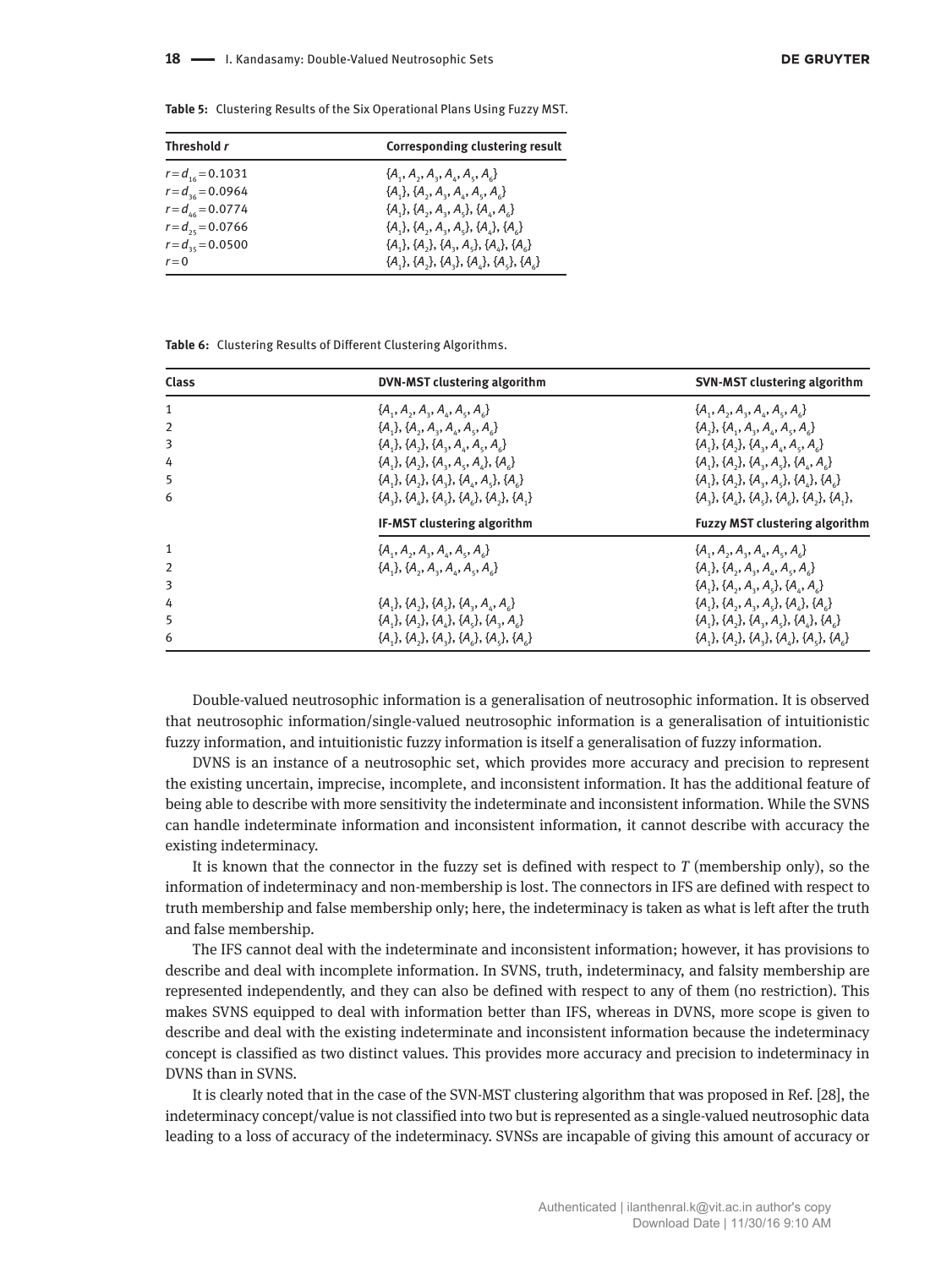precision about the indeterminacy concept. Similarly, when the IF-MST clustering algorithm was considered, it was not possible to deal with the indeterminacy membership function independently as it is dealt in SVN-MST or DVN-MST clustering algorithm, leading to a loss of information about the existing indeterminacy. In the fuzzy MST clustering algorithm, only the membership degree is considered; details of non-membership and indeterminacy are completely lost. It is clearly observed that the DVNS representation and the DVN-MST clustering algorithm are better equipped to deal with indeterminate, inconsistent, and incomplete information.

## **8 Conclusions**

In this paper, a modified form of a neutrosophic set, called DVNS, with two distinct indeterminate values, was introduced. More sensitivity and precision is provided to indeterminacy because the indeterminate concept/ value is classified into two based on membership: one as indeterminacy leaning towards truth membership and the other as indeterminacy leaning towards false membership. This kind of classification of indeterminacy is not feasible with SVNS. DVNS is better equipped at dealing with indeterminate and inconsistent information, with more accuracy than SVNS, which fuzzy sets and IFSs are incapable of.

A generalised distance measure between DVNSs and a distance matrix is defined, based on which a clustering algorithm was developed. A DVN-MST clustering algorithm, to cluster data represented by doublevalued neutrosophic information, was constructed. Clearly, the DVN-MST method proposed in this paper overcomes the disadvantage in the existing clustering algorithm using MST by giving appropriate importance to uncertain, imprecise, and incomplete information present in the data. This is the main advantage in using the proposed DVN-MST method.

Through the illustrative computational samples of the DVN-MST clustering algorithm and other clustering algorithms, the clustering results have shown that the DVN-MST clustering algorithm is more general and more reasonable than the SVN-MST, IF-MST, and fuzzy MST clustering algorithms. Furthermore, in situations that are represented by indeterminate information and inconsistent information, the DVN-MST clustering algorithm exhibits its great superiority in clustering those double-valued neutrosophic data because the DVNSs are a powerful tool to deal with uncertain, imprecise, incomplete, and inconsistent information with accuracy.

In the future, DVNS sets and the DVN-MST clustering algorithm can be applied to many areas such as online social networks, information retrieval, investment decision making, and data mining where the fuzzy theory has been used and where uncertainty and indeterminacy involved were not studied.

# **Bibliography**

- [1] K. T. Atanassov, Intuitionistic fuzzy sets, *Fuzzy Sets Syst.* **20** (1986), 87–96.
- [2] K. Atanassov and G. Gargov, Interval valued intuitionistic fuzzy sets, *Fuzzy Sets Syst.* **31** (1989), 343–349.
- [3] D. F. Chen, Y. J. Lei and Y. Tian, Clustering algorithm based on intuitionistic fuzzy equivalent relations, *J. Air Force Eng. Univ. (Nat. Sci. Ed.)* **8** (2007), 63–65.
- [4] D. S. Chen, K. X. Li and L. B. Zhao, Fuzzy graph maximal tree clustering method and its application, *Oper. Res. Manage. Sci.* **16** (2007), 69–73.
- [5] H. D. Cheng and Y. Guo, A new neutrosophic approach to image thresholding, *New Math. Nat. Comput.* **4** (2008), 291–308.
- [6] Y. Dong, Y. Zhuang, K. Chen and X. Tai, A hierarchical clustering algorithm based on fuzzy graph connectedness, *Fuzzy Sets Syst.* **157** (2006), 1760–1774.
- [7] J. B. Kruskal, On the shortest spanning subtree of a graph and the traveling salesman problem, *Proc. Am. Math. Soc.* **7** (1956), 48–50.
- [8] P. D. Liu and H. Li, Multiple attribute decision-making method based on some normal neutrosophic Bonferroni mean operators, *Neural Comput. Appl.* **26** (2015), 1–16.
- [9] P. D. Liu and L. Shi, The generalized hybrid weighted average operator based on interval neutrosophic hesitant set and its application to multiple attribute decision making, *Neural Comput. Appl.* **26** (2015), 457–471.
- [10] P. D. Liu and G. Tang, Some power generalized aggregation operators based on the interval neutrosophic sets and their application to decision making, *J. Intell. Fuzzy Syst.* **30** (2016), 2517–2528.